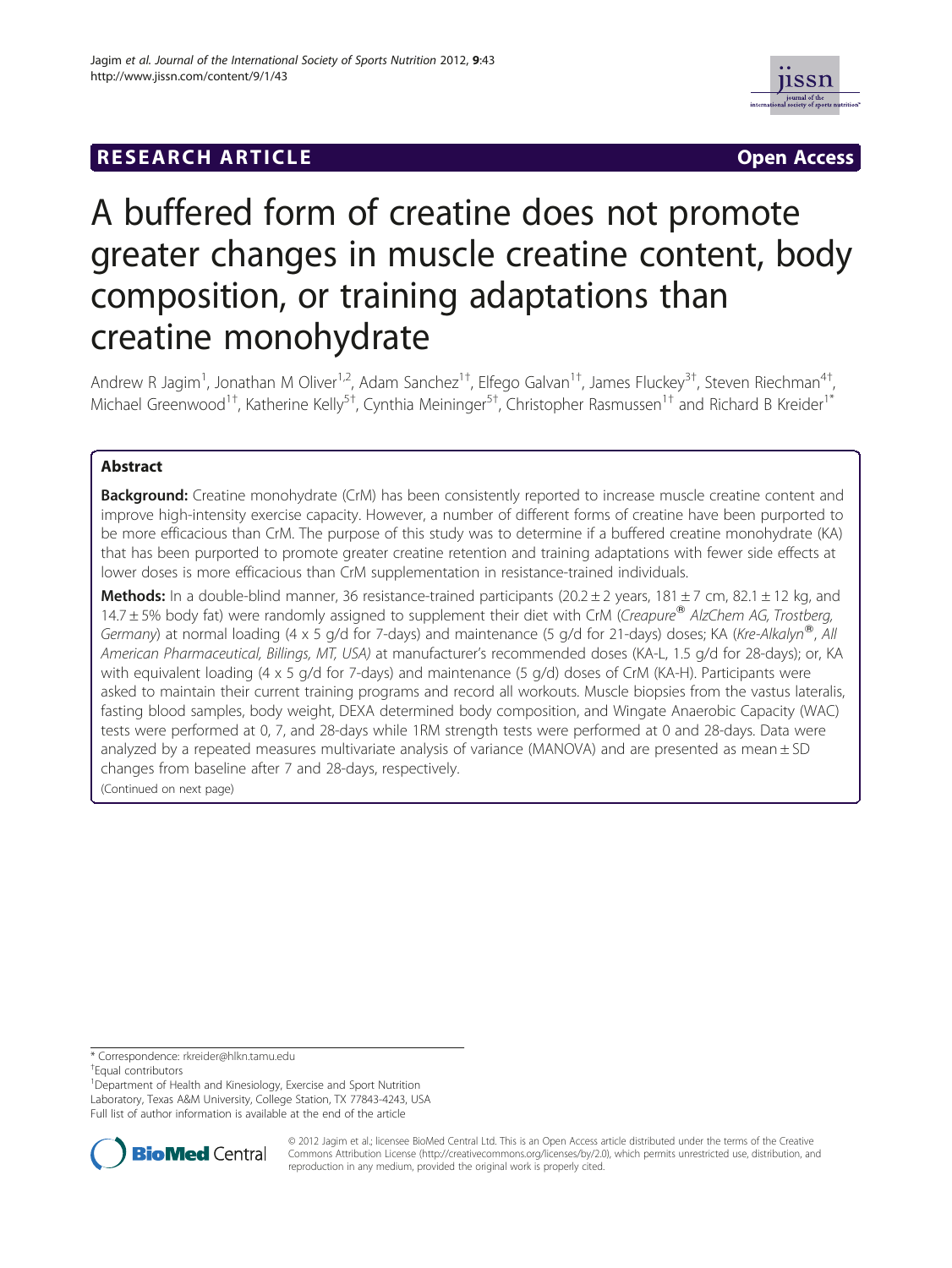### (Continued from previous page)

Results: Muscle free creatine content obtained in a subgroup of 25 participants increased in all groups over time  $(1.4 \pm 20.7 \text{ and } 11.9 \pm 24.0 \text{ mmol/kg DW}, p = 0.03)$  after 7 and 28-days, respectively, with no significant differences among groups (KA-L −7.9 ± 22.3, 4.7 ± 27.0; KA-H 1.0 ± 12.8, 9.1 ± 23.2; CrM 11.3 ± 23.9, 22.3 ± 21.0 mmol/kg DW,  $p = 0.46$ ). However, while no overall group differences were observed ( $p = 0.14$ ), pairwise comparison between the KA-L and CrM groups revealed that changes in muscle creatine content tended to be greater in the CrM group (KA-L −1.1 ± 4.3, CrM 11.2 ± 4.3 mmol/kg DW, p = 0.053 [mean ± SEM]). Although some significant time effects were observed, no significant group x time interactions ( $p > 0.05$ ) were observed in changes in body mass, fat free mass, fat mass, percent body fat, or total body water; bench press and leg press 1RM strength; WAC mean power, peak power, or total work; serum blood lipids, markers of catabolism and bone status, and serum electrolyte status; or, whole blood makers of lymphocytes and red cells. Serum creatinine levels increased in all groups (p < 0.001) with higher doses of creatine promoting greater increases in serum creatinine ( $p = 0.03$ ) but the increases observed (0.1 – 0.2 mg/dl) were well within normal values for active individuals (i.e., <1.28 ± 0.2 mg/dl). Serum LDL was decreased to a greater degree following ingesting loading doses in the CrM group but returned to baseline during the maintenance phase. No side effects were reported.

**Conclusions:** Neither manufacturers recommended doses of KA (1.5 g/d) or KA with equivalent loading (20 g/d for 7-days) and maintenance doses (5 g/d for 21-days) of CrM promoted greater changes in muscle creatine content, body composition, strength, or anaerobic capacity than CrM (20 g/d for 7-days, 5 g/d for 21-days). There was no evidence that supplementing the diet with a buffered form of creatine resulted in fewer side effects than CrM. These findings do not support claims that consuming a buffered form of creatine is a more efficacious and/or safer form of creatine to consume than creatine monohydrate.

Keywords: Creatine monohydrate, Kre-Alkalyn, Training adaptations, Health, Safety

# Background

Creatine has proven to be one of the most effective and popular dietary supplements for resistance-trained athletes [[1-3](#page-16-0)]. The form of creatine that has been most extensively studied has been creatine monohydrate (CrM) [[1\]](#page-16-0). Studies have consistently indicated that creatine supplementation increases muscle creatine and phosphocreatine concentrations by approximately 15-40%, enhances anaerobic exercise capacity, and increases training volume leading to greater gains in strength, power, and muscle mass [\[1](#page-16-0)-[10](#page-16-0)]. A number of potential therapeutic benefits have also been suggested in various clinical populations [[11](#page-16-0)-[17\]](#page-16-0). Studies have indicated that creatine monohydrate is not degraded during normal digestion and that nearly 99% of orally ingested creatine is either taken up by tissues or excreted in urine [\[18-20](#page-16-0)]. Further, no medically significant side effects have been reported in the literature [\[21](#page-16-0)-[27\]](#page-16-0). Nevertheless, supplement manufacturers have continually introduced newer forms of creatine into the marketplace [\[1](#page-16-0)]. These newer forms have been purported to have better physical and chemical properties, bioavailability, efficacy, and/or safety profiles than creatine monohydrate [\[1](#page-16-0)]. However, there is little to no evidence that any of the newer forms of creatine are more effective and/or a safer form of creatine than CrM whether ingested alone and/or in combination with other nutrients [[1\]](#page-16-0). In addition, whereas the safety, efficacy, and regulatory status of CrM is clearly defined in almost all global markets; the safety,

efficacy and regulatory status of other forms of creatine present in today's marketplace as a dietary or food supplement is less clear [\[1](#page-16-0)].

A buffered form of creatine (Kre-Alkalyn® [KA], All American Pharmaceutical, Billings, MT, USA) has been marketed as a more efficacious and safer form of creatine than creatine monohydrate [\[28\]](#page-16-0). According to the manufacturer's website [\[28](#page-16-0)], this patented form of creatine [\[29](#page-16-0)] is a "buffered" or "pH-correct" form of creatine that remains more stable in the stomach, is not degraded to creatinine, and thereby has greater bioavailability. According to patent filings [[29\]](#page-16-0), this is accomplished by adding an alkaline powder (e.g., soda ash, magnesium glycerol phosphate, bicarbonate) to creatine (e.g., creatine monohydrate, creatine phosphate, creatine pyruvate, creatine citrate) in order to adjust the pH to a range between 7–14. The manufacturer claims that this form of creatine is "the only Creatine guaranteed to stay 100% stable all the way to the muscle cell"; that it is "up to ten times more powerful than ordinary Creatine"; that "1.5 grams of Kre-Alkalyn is equivalent to about 10–15 grams of ordinary Creatine"; that it is "an alternative to all the bloating, cramping, and other side effects associated with traditional creatine supplementation"; and, that it is "the world's most potent creatine" [\[28\]](#page-16-0). The manufacturer cites several clinical studies on their website performed in Bulgaria to support their claims [\[28,30\]](#page-16-0). However, we could find no peer-reviewed articles cited in the National Library of Medicine's PubMed related to "Kre-Alkalyn",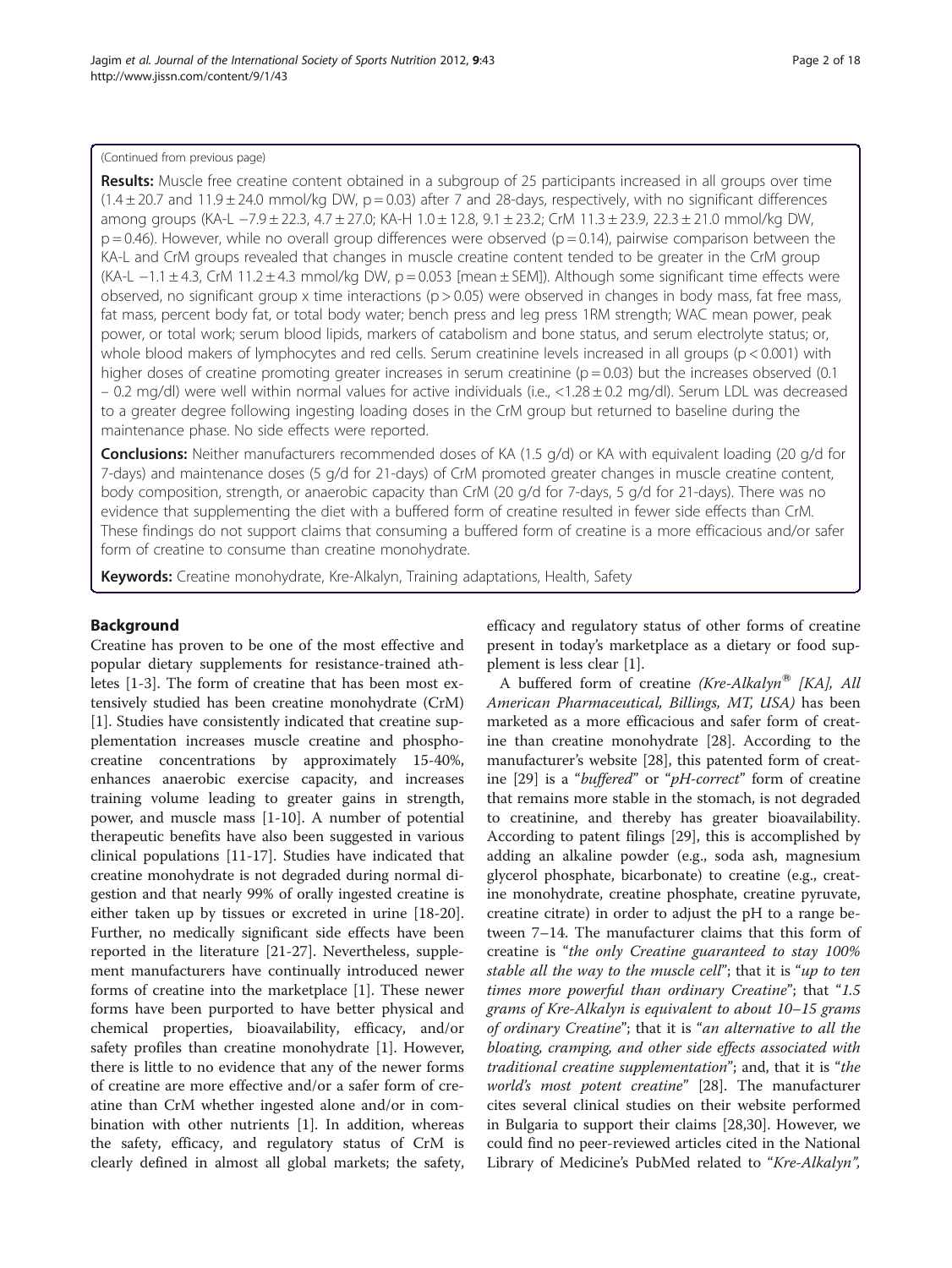or "buffered creatine" from the purported study authors or anyone else. One paper that was presented at the International Society of Sports Nutrition annual meeting in 2007 reported that the conversion of creatine to creatinine from CrM at a pH of 1.0 and 37°C was less than 1% after 5, 30 and 120 minutes while KA had a 35% greater conversion to creatinine under similar conditions [[31\]](#page-16-0). However, full details of this study have yet to be published.

Our research group has extensive experience in conducting clinical research studies on the efficacy and safety of supplementing the diet during training with various forms of creatine [[9](#page-16-0),[25](#page-16-0),[26](#page-16-0),[32](#page-16-0)[-39\]](#page-17-0). As a result, AlzChem AG (Trostberg, Germany), a primary raw material provider of pure creatine monohydrate, provided a grant to our university to conduct an independent research study to compare the effects of supplementing the diet with KA at recommended doses (1.5 g/d for 28 days) and creatine equivalent loading (20 g/d for 7-days) and maintenance doses (5 g/d for 21-days) of KA to CrM (20 g/d for 7-days, 5 g/d for 21-days) on muscle creatine retention, body composition, strength, anaerobic capacity and markers of health status. We also sought to determine whether ingesting the purported buffered form of creatine would be associated with fewer side effects than creatine monohydrate as claimed. Theoretically, if KA is indeed a more efficacious form of creatine, the recommended doses of KA (1.5 g/d) would be as effective or more effective than consuming standard loading (20 g/d for 7-day) and maintenance doses (5 g/d for 21-days) of CrM on increasing muscle creatine levels and training adaptations with fewer side effects. Additionally, ingesting creatine equivalent loading and maintenance doses of KA would theoretically promote greater effects with fewer side effects in those ingesting standard loading and maintenance doses of CrM.

# Methods

# Experimental design

Table [1](#page-3-0) presents the general experimental design employed in this study. The study was conducted in a double-blind, randomized controlled manner. The independent variable was the type of creatine ingested. Dependent variables included muscle creatine content, body composition, one repetition maximum (1RM) bench press and leg press, anaerobic sprint performance capacity, serum and whole blood clinical markers of health, and self-reported side effects. Dietary intake was not controlled but participant's dietary intake was recorded prior to each testing session and analyzed for energy intake and macronutrient content. Participants were instructed to maintain their normal resistancetraining program and maintain training logs so training volume could be compared. Subjects who qualified for

the study participated in a familiarization session in which the study was explained to the participants and informed consent was obtained. After the familiarization session, subjects were matched for bodyweight, years of training experience, and age and randomly assigned to one of three groups: 1.) KA at manufacturer's recommended doses (KA-L, 1.5 g/d for 28-days); 2.) KA at creatine equivalent loading  $(4 \times 5 \text{ g/d}$  for 7-days) and maintenance (5 g/d for 21-days) doses as CrM (KA-H); or, 3.) CrM at normal loading (4 x 5 g/d for 7-days) and maintenance doses (5 g/d for 21-days).

# **Participants**

Apparently healthy resistance-trained males with no selfreported recent history of creatine supplementation were recruited to participate in this study. Participants were not allowed to participate in this study if they had any metabolic disorder including known electrolyte abnormalities; heart disease, arrhythmias, diabetes, thyroid disease, or hypogonadism; a history of hypertension, hepatorenal, musculoskeletal, autoimmune, or neurologic disease; if they were taking thyroid, anti-hyperlipidemic, hypoglycemic, anti-hypertensive, anti-inflammatory, or androgenic medications; or, if they had taken dietary supplements containing creatine within three months prior to the start of the study. Participants were recruited from the student population and from area fitness facilities. Participants completed demographic, health history and exercise history forms. Those who met eligibility criteria were informed of the requirements of the study and signed informed consent statements in compliance with the Human Subjects Guidelines of Texas A&M University and the American College of Sports Medicine. Subjects participated in a familiarization session that included practicing the Wingate anaerobic capacity test.

#### Testing sessions

Participants were instructed to record all food ingestion on food record forms four days (4-d) prior to the start of the study. In addition, subjects were asked to fast for 8 hours and abstain from exercise for 48 hours prior to baseline testing. Once reporting to the lab, subjects donated a muscle biopsy and fasting blood samples using standard clinical procedures. Subjects were then weighed, had body water assessed using a bioelectrical impedance analyzer (BIA), and body composition assessed using a Dual-Energy X-Ray Absorptiometer (DEXA). They also performed 1RM tests on the bench press and hip sled/leg press and performed a 30-second Wingate anaerobic capacity sprint test on a cycle ergometer. Subjects then began a 7-day initial supplementation phase. After 7 days, subjects repeated all tests with the exception of 1RM strength measures. The subjects then followed supplementation schedules for 21-days and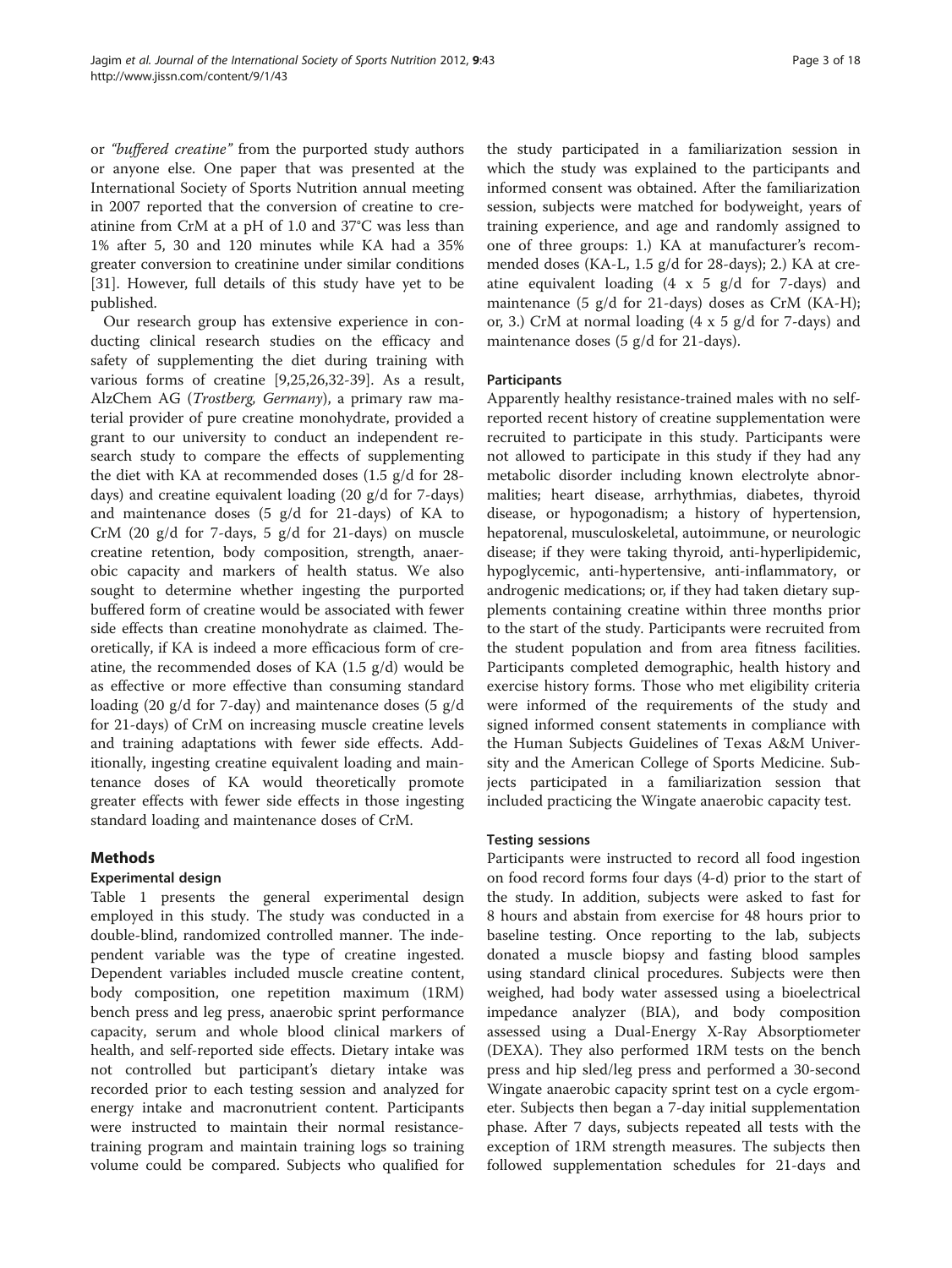| <b>Familiarization and Entry</b>                                       | <b>Baseline Day 0</b>                      | Loading Phase Day 7                                     | <b>Maintenance Phase Day 28</b> |
|------------------------------------------------------------------------|--------------------------------------------|---------------------------------------------------------|---------------------------------|
| Familiarization session                                                | 4-Day Diet History                         | 4-Day Diet History                                      | 4-Day Diet History              |
| Informed Consent Form                                                  | Muscle Biopsy                              | Submit Training Log                                     | Submit Training Log             |
| Demographic Form                                                       | Fasting Blood Sample<br>Body Weight        | Muscle Biopsy                                           | Muscle Biopsy                   |
| Health History Form                                                    | Body Water (BIA)                           | Fasting Blood Sample                                    | Fasting Blood Sample            |
| Exercise History Form                                                  | DEXA Body Composition                      | Body Weight                                             | Body Weight                     |
| 4-day Dietary History                                                  | RM Leg Press                               | Body Water (BIA)                                        | Body Water (BIA)                |
| General Exam to Determine<br>Qualifications to Participate<br>in Study | RM Bench Press                             | DEXA Body Composition                                   | DEXA Body Composition           |
| Height and Body Weight                                                 | Wingate Anaerobic<br>Capacity Test         | Wingate Anaerobic Capacity Test                         | 1 RM Leg Press                  |
| Practice Wingate Anaerobic<br>Capacity Test                            | Loading Phase of<br>Supplementation Begins | Low-Dose Maintenance Phase<br>of Supplementation Begins | 1 RM Bench Press                |
| Randomization into one of<br>three groups (CrM, KA-L, KA-H)            | Maintain Training Log                      |                                                         | Wingate Anaerobic Capacity Test |
| Instructions for Supplementation                                       |                                            |                                                         |                                 |

#### <span id="page-3-0"></span>Table 1 Overview of Study Design

returned to undergo all tests. This allowed for the assessment of acute and chronic supplementation protocols on muscle creatine levels, body composition, exercise performance, as well as markers of clinical health and safety. Participants were asked to maintain their current training programs and record all workouts. Participants were also asked to report side effects on a weekly basis.

#### Supplementation protocol

Participants were matched into one of three groups according to body weight, training status/experience, and age. Subjects were then randomly assigned to one of three groups to ingest, in a double blind manner, capsules containing CrM (Creapure® AlzChem AG, Trostberg, Germany, Lot #108631) or KA (Kre-Alkalyn<sup>®</sup> All American Pharmaceutical, Billings, MT, USA, Lot #1067000) at two different dosages. Supplements were provided by the supporting sponsor in red 0.75 gram (00 sized) capsules and placed in generic single-serving packets that were put in labeled containers for doubleblind administration on a weekly basis. Creatine content of the capsules was independently verified by Covance Laboratories (Madison, WI). Certificate of analysis results are presented in Table 2. Participants in the CrM

| <b>Table 2 Supplement Certificate of Analysis Results</b> |  |  |  |  |
|-----------------------------------------------------------|--|--|--|--|
|-----------------------------------------------------------|--|--|--|--|

groups ingested 8 capsules per serving containing approximately 5 g of CrM four times daily (20 g/d) for 7 days and once per day  $(5 \text{ g/d})$  for 21-days. A small amount of dextrose (~60 mg per capsule) was added to the CrM capsules to enhance flowability during encapsulation. Participants in the KA creatine monohydrate equivalent group (KA-H) ingested 8 capsules per serving containing approximately 5 g of CrM four times daily (20  $g/d$ ) for 7-days and once per day (5  $g/d$ ) for 21-days. Participants assigned to ingest the manufacturers recommended doses of KA (KA-L) ingested 8 capsules containing a total of approximately 1.5 g of KA mixed with 3.5 g of dextrose once per day and 8 capsules containing 5 g of dextrose three times per day during the initial 7 day loading period. Thereafter, participants in the KA-L group ingested 8 capsules per day containing 1.5 g/d of KA mixed with 3.5 g of dextrose for 21-days. Participants were instructed to ingest supplements at 8:00 am, 12:00 pm, 4:00 pm, and 8:00 pm during the initial 7-day supplementation period and at 8:00 am during the maintenance phase. Supplementation compliance was monitored by having the subjects return empty containers of the supplements at the end of each week. In addition, subject's compliance was verified by administering and collecting weekly questionnaires. After completing the

| Group | <b>Entity Weight</b><br>(q) | Fill Weight<br>(q) | Moisture<br>(%) | Creatine Monohydrate<br>(%) | <b>Total Creatine Monohydrate</b><br>(g/per 8 capsules) | Creatinine<br>(ppm) |
|-------|-----------------------------|--------------------|-----------------|-----------------------------|---------------------------------------------------------|---------------------|
| KA-I  | 0.7609                      | 0.6375             | 82              | 30.6                        | .56                                                     | $<$ 5,000           |
| KA-H  | 0.7566                      | 0.6358             | 8.8             | 102.0                       | 5.19                                                    | $<$ 5,000           |
| CrM   | 0.8171                      | 0.6975             | 9.4             | 92.4                        | 5.16                                                    | $<$ 5,000           |

Samples analyzed by Covance Laboratory Inc. (Madison, WI). Sample size was eight capsules.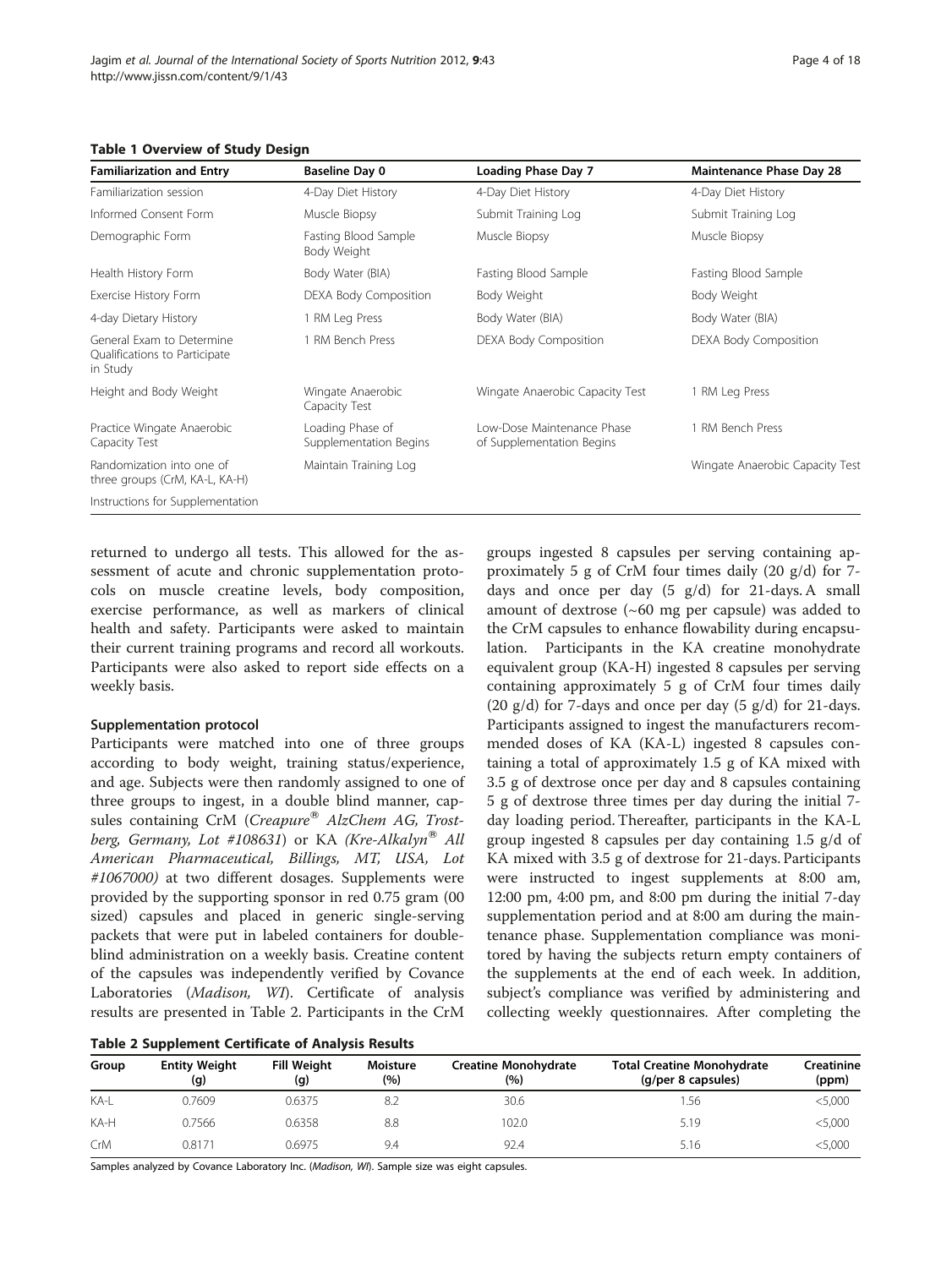compliance procedures, the subjects were given the required supplements for the next week.

#### Procedures

#### Diet and training analysis

Participants were instructed to maintain their current dietary habits and to keep detailed dietary records. Prior to each testing session subjects completed a dietary record that included 3 weekdays and 1 weekend day. Dietary inventories were reviewed by a registered dietitian and analyzed for average energy and macronutrient intake using the Food Processor Nutrition Analysis Software Version 9.1.0 (ESHA Nutrition Research, Salem, OR). Participants were also instructed to maintain their current training regimen and record the type and number of sets and repetitions performed on training logs. Training volume was calculated by multiplying the amount of weight lifted times the number of repetitions performed for each set performed. Total training volume during the study was analyzed by summing all lifts (upper and lower body) to determine if there were any differences among groups.

#### Body composition

Body composition testing occurred on day 0, 7 and 28 of the study. Height and weight were recorded to the nearest 0.02 kg and 0.01 cm, respectively, using a selfcalibrating digital scale (Cardinal Detecto Scale Model 8430, Webb City, Missouri). Body composition was determined using a Hologic Discovery W QDR series DEXA system (Hologic Inc., Waltham, MA) equipped with APEX software (APEX Corporation Software version 12.1, Pittsburgh, PA). Quality control calibration procedures were performed on a spine phantom (Hologic-X-CLAIBER Model DPA/QDR-1 anthropometric spine phantom) and a density step calibration phantom prior to each testing session. DEXA has been validated as an accurate method for body composition assessment [\[40](#page-17-0)]. Mean test-retest reliability studies performed on male athletes in our lab has yielded mean coefficients of variation for total bone mineral content and total fat free/ soft tissue mass of 0.31% to 0.45% with a mean intraclass correlation of 0.985 [[41](#page-17-0)]. Body water was estimated using an ImpediMed DF50 bioelectrical impedance analyzer (ImpediMed, San Diego, CA).

# Blood and muscle samples

Subjects donated approximately 10 ml of fasting blood using venipuncture techniques from an antecubital vein in the forearm according to standard sterile procedures. Serum blood samples were sent to Quest Diagnostics (Houston, TX) for comprehensive metabolic panel analysis using an Olympus AAU 5400 Chemistry Immuno Analyzer (Olympus America Inc., Center Valley, PA).

Whole blood samples were analyzed for complete blood counts with platelet differentials using an Abbott Cell Dyn 3500 automated hematology analyzer (Abbott Laboratories, Abbott Park, IL). Reported test to test reliability of performing these assays generally range from 2 to 6% for individual assays. Samples were run in duplicate to verify results if the observed values were outside control values and/or clinical norms according to standard procedures.

Muscle biopsies were obtained using a modified Bergstrom needle biopsy technique following standard procedures [[42](#page-17-0)]. Percutaneous muscle biopsies (50–70 mg) were obtained from the middle portion of the vastus lateralis muscle of the dominant leg at the midpoint between the patella and the greater trochanter of the femur at a depth between 1 and 2 cm into the muscle. For the remaining two biopsies, attempts were made to extract tissue from approximately the same location as the initial biopsy by using the pre-biopsy scar, depth markings on the needle, and successive incisions that were made approximately 2 cm proximal to the former site. After removal, adipose tissue was trimmed from the muscle specimens which were then immediately frozen in liquid nitrogen and then stored at −80°C for later analysis. A total of three muscle samples were obtained (Day 0, 7, & 28). Muscle tissue samples were analyzed spectrophotometrically in duplicate for creatine (Cr) using methods developed by Harris and colleagues [\[7,8](#page-16-0)[,43](#page-17-0)]. Briefly, approximately 50–70 mg of muscle tissue was cut and placed in a microfuge tube, and then placed in a vacuum centrifuge (Savant ISS110 SpeedVac Concentrator, Thermo Scientific, Milford, MA) and centrifuged for 18– 24 hours. Connective tissue was removed from the dried samples which were then grinded into a powder in a porcelain plate and placed into pre-weighed microfuge tubes. Muscle metabolites were extracted in a 0.5 M perchloric acid/ 1 mM EDTA solution on ice for 15 minutes, while periodically vortexing. Samples were then centrifuged at 7,000 rpm for 5 minutes. The supernatant was transferred into a pre-weighed microfuge tube and neutralized with 2.1 M KHCO3/0.3 M MOPS solution. The samples were then centrifuged again at 7,000 rpm for 5 minutes and the supernatant was removed and placed into microfuge tubes and frozen at −80°C.

Extracts were assayed for Cr in the presence of 50 mM imidazole buffer, pH 4.7; 5 mM magnesium chloride; 20 mM potassium chloride; 25 μM phosphoenolpyruvate; 200 μM ATP; 45 μM NADH; 1250 U/mL lactate dehydrogenase; 2000 U/mL pyruvate kinase. The assay was carried out in a standard fluorescence microplate reader using 10 μL of sample to 1 mL of reagent. The reactant solution was vortexed and read using a fluorometer (Shimadzu RFMini 150, Japan) with an excitation wavelength of 340 nm and an emission wavelength of 460 nm for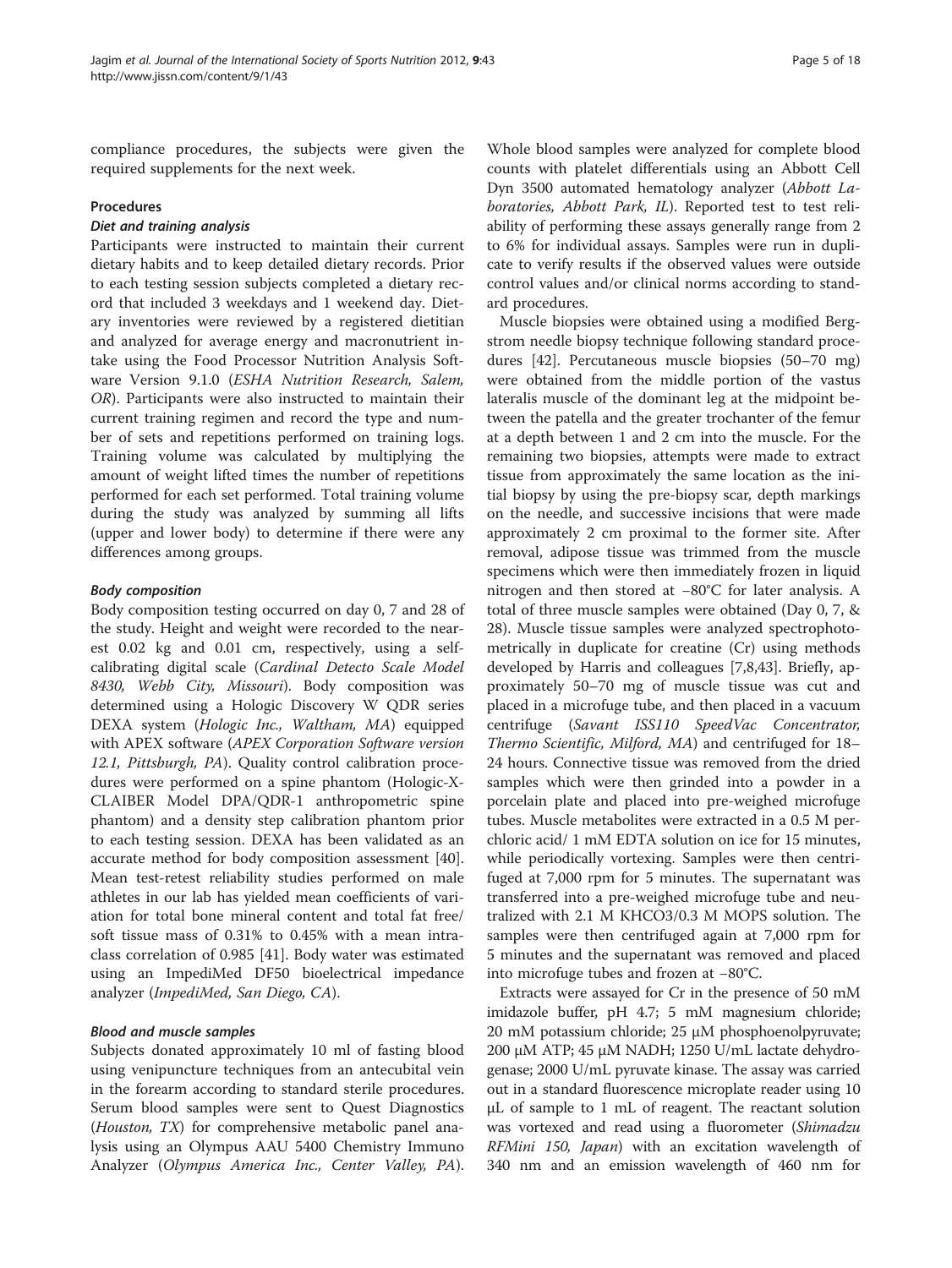baseline absorbance values. Five  $\mu$ L of CK (25  $\mu$ /mg) was added to 1 mL of the above buffer and stabilized using 1 mL of reagent. After 10 minutes the plate was read again for post-reaction absorbance values. Test to test reliability of duplicate muscle creatine assays was  $0.22 \pm 2.4\%$  $(r = 0.90)$  with a coefficient of variation of 6.8. We also assayed muscle samples for phosphocreatine (PCr) but several values were out of normal ranges, there was large variability in values observed, and overall PCr levels declined over time despite creatine supplementation suggesting a lack of validity in this assay. Therefore, these data were not reported.

# Performance tests

Maximal strength tests were performed using a standard isotonic Olympic bench press and hip sled/leg press (Nebula Fitness, Versailles, OH) according to standardized procedures [[44\]](#page-17-0). Hand positioning on the bench press and foot and seat position on the hip sled/leg press were standardized between trials. Participants followed a standardized warm-up (10 repetitions at 50% of 1RM) prior to beginning 1RM attempts. Rest recovery was standardized between attempts at 2-min and participants typically reached their 1RM within 3–5 attempts after warming up. Participants performed the hip sled/leg press 1RM test, rested for 4 minutes, and then began warming up on the bench press. Bench press 1RM was determined following similar procedures as the hip sled/ leg press 1RM test. Test-to-test reliability of performing these tests in our lab on resistance-trained participants have yielded low day to day mean coefficients of variation and high reliability for the bench press (1.1%, intra-class  $r = 0.99$ ) and hip sled/leg press (0.7%, intraclass  $r = 0.91$ ). Subjects rested for about 20-minutes and then warmed up on a bicycle ergometer for 3-minutes (70 rpm  $@1$  kg resistance). Participants then performed a 30-second Wingate sprint anaerobic capacity test on a Lode Excalibur Sport 925900 cycle ergometer (Lode BV, Groningen, The Netherlands) at a standardized work rate of 7.5 J/kg/rev. The seat position was standardized between trials and the participant was asked to pedal as fast as possible prior to application of the workload and sprint at all-out maximal capacity during the 30-second test. Test-to-test variability in performing repeated Wingate anaerobic capacity tests in our laboratory yielded correlation coefficients of  $r = 0.98 \pm 15\%$  for mean power. Participants practiced the anaerobic capacity test during the familiarization session to minimize learning effects.

#### Side effect assessment

Participants were given weekly questionnaires on how well they tolerated the supplement, how well they followed the supplement protocol, and if they experienced any medical problems/symptoms during the study.

Compliance to the supplementation protocol was monitored by turning in empty weekly supplement containers, supplement logs and verbal confirmation. After completing the compliance procedures, subjects were given the required supplements and dosages for the following supplementation period.

# Data analysis

Participant baseline demographic data were analyzed by one-way Analysis of Variance (ANOVA). Study data were analyzed by Multivariate Analysis of Variance (MAN-OVA) with repeated measures. Overall MANOVA effects were examined using the Wilks' Lamda time and group x time p-levels as well as MANOVA univariate ANOVA group effects. Greenhouse-Geisser univariate tests of within-subjects time and group x time effects and between-subjects univariate group effects were reported for each variable analyzed within the MANOVA model. In some instances, repeated measures ANOVA was run on variables not included in a MANOVA design with univariate group, time, and group x time interaction effects reported. Data were considered statistically significant when the probability of type I error was 0.05 or less and statistical trends were considered when the probability of error ranged between  $p > 0.05$  to  $p < 0.10$ . If a significant group, treatment and/or interaction alpha level was observed, Tukey's least significant differences (LSD) post-hoc analysis was performed to determine where significance was obtained. A priori power analysis of the design indicated that an n-size of 12 per group was sufficiently powered to identify previously reported changes in muscle creatine content and training adaptations in responses to creatine supplementation (>0.70).

# Results

# Subject demographics

Forty-one participants were initially recruited for the study, completed consent forms and participated in the required familiarization session. Of the original 41 participants, 36 completed the 28-day research study. Three participants dropped out due to time constraints, one due to an unrelated illness, and one due to apprehension of the muscle biopsy procedure. None of the participants dropped out of the study due to side effects related to the study protocol. Table [3](#page-6-0) shows the baseline demographics for the participants. Overall, participants were 20.2 ± 2 years, 181 ± 7 cm, 82.1 ± 12 kg, and 14.7 ± 5% fat with  $3.8 \pm 3$  years of resistance training experience. Oneway ANOVA revealed no significant differences among groups in baseline demographic variables.

#### Compliance, side effects, training, and diet

Based on compliance records, all participants exhibited 100% compliance with the supplementation protocol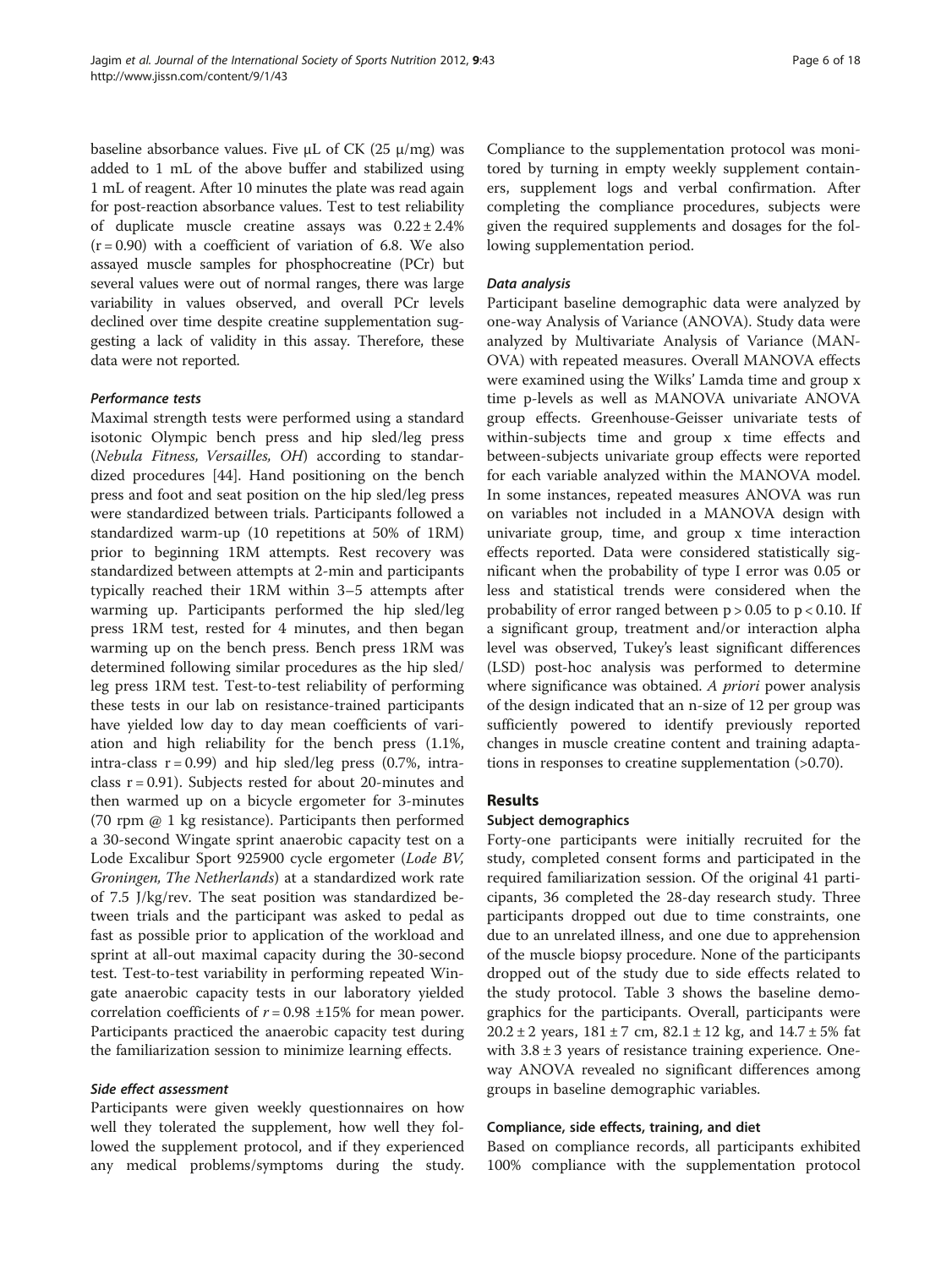| Group   | N | Age (years)  | Height (cm)   | Body Weight (kg) | Body Fat (%) | Training (years) |
|---------|---|--------------|---------------|------------------|--------------|------------------|
| KA-L    |   | 19.8+1.8     | $180.1 + 8.4$ | $83.4 + 13.6$    | $17.0 + 4.9$ | $3.0 \pm 2.5$    |
| KA-H    |   | $19.5 + 1.2$ | $181.0 + 6.3$ | $81.2 + 8.1$     | 12.8+4.1     | $4.0 \pm 2.9$    |
| CrM     |   | $21.3 + 2.8$ | $181.3 + 6.4$ | $81.8 + 13.8$    | $14.2 + 4.7$ | $4.3 \pm 3.4$    |
| p-level |   | 0.07         | 0.91          | 0.90             | 0.08         | 0.55             |

<span id="page-6-0"></span>Table 3 Participant Demographics

Values are means ± standard deviations.

Data were analyzed by one-way ANOVA.

without experiencing any side effects throughout the duration of the 28-day supplementation protocol. Table 4 shows the total training volumes for upper and lower body lifts. One-way ANOVA revealed that there were no significant differences among groups in total upper body training volume  $(p = 0.89)$  or lower body training volume  $(p = 0.55)$ . Table [5](#page-7-0) presents mean energy intake and macronutrient content for each group. MANOVA revealed no overall significant Wilks' Lambda time  $(p = 0.39)$  or group x time  $(p = 0.56)$  interaction effects in absolute energy intake (kcal/d), protein intake (g/d), carbohydrate (g/d) or fat intake (g/d). MANOVA univariate analysis revealed a significant time effect suggesting that energy and protein intake tended to decrease during the study but no significant interactions were observed among groups. Similar results were observed when assessing energy and macronutrient intake when expressed relative to body mass.

#### Muscle creatine analysis

Table [6](#page-7-0) presents muscle free creatine content data while Figure [1](#page-8-0) shows changes in muscle free content. Sufficient muscle samples were obtained to measure baseline and subsequent creatine on 25 participants. Subjects with missing baseline or day-28 data were not included in the analysis. Two day-7 missing creatine values were replaced using the last observed value method. A MANOVA was run on muscle creatine expressed in mmol/kg DW and changes from baseline expressed in mmol/kg DW and percent changes from baseline. An overall MANOVA time effect (Wilks' Lamda  $p = 0.002$ ) was observed with no significant overall MANOVA group x time interactions (Wilks' Lambda  $p = 0.55$ ). MANOVA univariate analysis revealed significant time effects in muscle free creatine

#### Table 4 Training Volume

| Group   | Upper Body (kg)     | Lower Body (kg)     |
|---------|---------------------|---------------------|
| KA-I    | $65,006 \pm 35,543$ | $40,631 \pm 20,641$ |
| KA-H    | 74,445 ± 42,340     | $32,930 \pm 20,258$ |
| CrM     | $69,227 \pm 62,251$ | $32,665 \pm 19,471$ |
| p-level | 0.89                | 0.55                |

Training logs were obtained on all participants (n = 36 or 12 per group). Values are means ± standard deviations.

Data were analyzed by one-way ANOVA.

content expressed in absolute terms  $(p = 0.03)$ , changes from baseline  $(p = 0.03)$ , and percent changes from baseline ( $p = 0.003$ ). No significant groups x time interactions were observed among groups. However, while no overall group differences were observed  $(p = 0.14)$ , pairwise comparison between the KA-L and CrM groups revealed that changes in muscle creatine tended to be greater in the CrM group (KA-L  $-1.1 \pm 4.3$ , CrM  $11.2 \pm 4.3$  mmol/kg DW, p = 0.053 [mean ± SEM]; KA-L 2.4 ± 8.5, CrM  $24.6 \pm 8.5$ %, p = 0.078 [mean  $\pm$  SEM]).

#### Body composition

Table [7](#page-8-0) presents body composition results observed during the study while Figure [2](#page-9-0) shows the changes observed over time in fat free mass and percent body fat. Overall MANOVA revealed significant time effects (Wilks' Lambda  $p = 0.001$ ) with no significant group x time interactions observed (Wilks' Lambda  $p = 0.90$ ) in body composition variables. Bodyweight increased in all groups over time  $(1.0 \pm 1.9, 1.42 \pm 2.5 \text{ kg}, \text{p} < 0.001)$  with no significant group x time interaction effects observed among groups after 7 and 28-days, respectively, of supplementation (KA-L  $0.7 \pm 0.83$ ,  $0.9 \pm 1.6$ ; KA-H  $1.7 \pm 2.9$ ,  $2.3 \pm 3.7$ ; CrM  $0.6 \pm 1.1$ ,  $1.1 \pm 1.4$  kg, p = 0.35). Fat-free mass significantly increased over time for all groups  $(0.67 \pm 1.0, 0.89 \pm 1.2 \text{ kg}, \text{ p} < 0.001)$  with no significant group x time interaction effects observed among groups  $(KA-L 0.42 \pm 1.2, 0.37 \pm 1.3; KA-H 0.96 \pm 0.9, 1.2 \pm 1.4;$ CrM  $0.6 \pm 0.8$ ,  $1.1 \pm 0.9$  kg,  $p = 0.43$ ). Body fat percent was not significantly decreased over time for all groups  $(-0.28 \pm 1.0, -0.22 \pm 1.4\%, p = 0.41)$  and no significant group x time interactions were observed among groups  $(KA-L \quad -0.04 \pm 1.3, \quad 0.15 \pm 1.2; \quad KA-H \quad -0.28 \pm 0.7,$  $-0.31 \pm 1.6$ ; CrM  $-0.53 \pm 0.9$ ,  $-0.50 \pm 1.4$ %, p = 0.77). Total body water expressed as a percentage of bodyweight significantly decreased over time for all groups  $(-1.25 \pm 3.7,$  $-2.68 \pm 3.4$ %, p < 0.001) with no significant group x time interaction effects observed among groups (KA-L −0.58 ± 4.1, -1.95 ± 4.4; KA-H −2.25 ± 2.0, -3.28 ± 3.1; CrM  $-0.92 \pm 4.6$ ,  $-2.82 \pm 2.6$ %, p = 0.71).

#### Training adaptations

Table [8](#page-9-0) shows upper and lower body 1RM strength data observed for each group while Figure [3](#page-10-0) shows the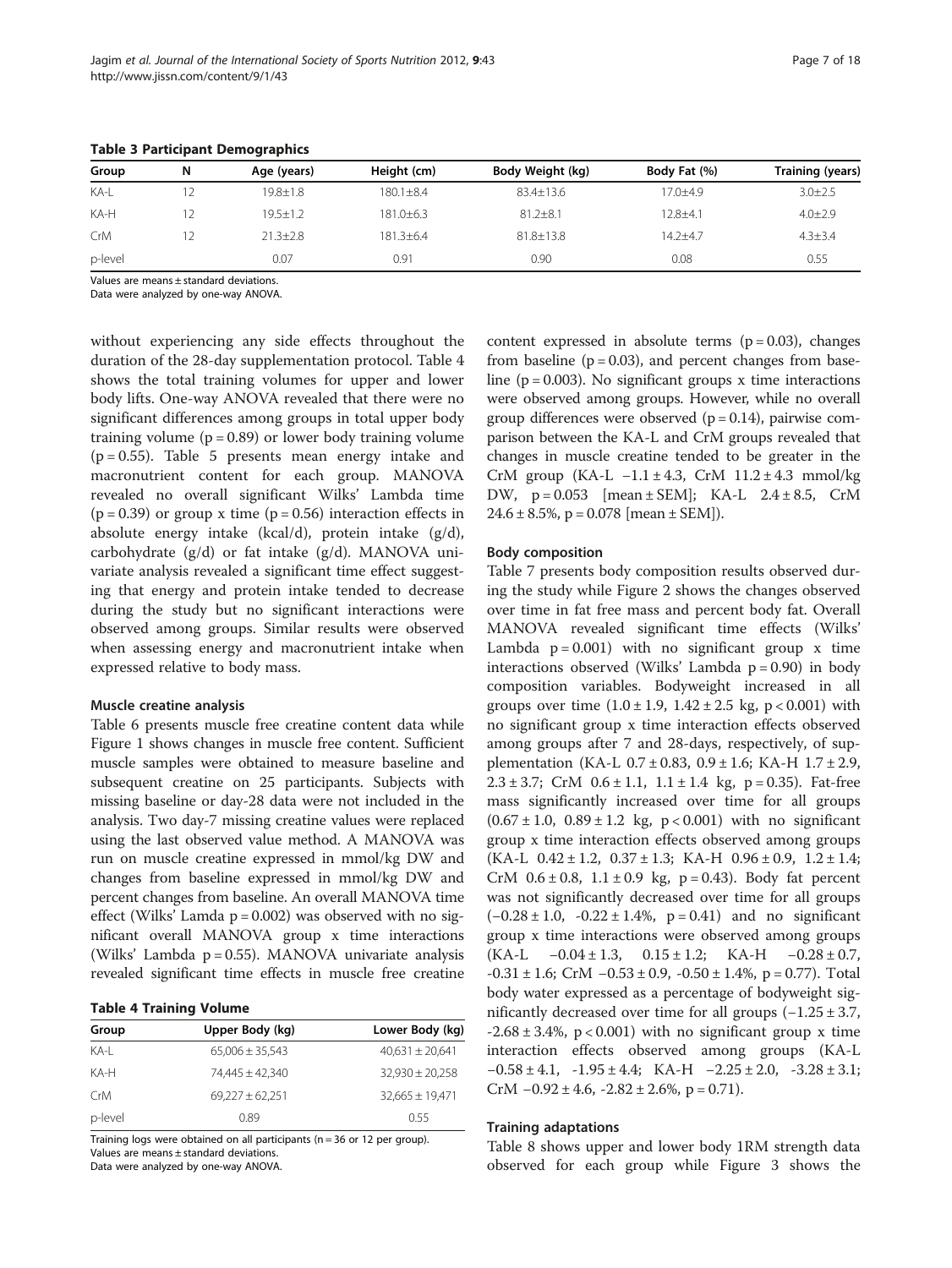| Variable               | Group |                 | Day             |                 |       | p-level |
|------------------------|-------|-----------------|-----------------|-----------------|-------|---------|
|                        |       | $\mathbf 0$     | $\overline{7}$  | 28              |       |         |
| Calories (kcal/day)    | KA-L  | $2,167 \pm 900$ | $2,202 \pm 653$ | $1,998 \pm 444$ | Group | 0.29    |
|                        | KA-H  | $2,506 \pm 645$ | $2,604 \pm 670$ | $2,321 \pm 677$ | Time  | 0.08    |
|                        | CrM   | $2,511 \pm 582$ | $2,372 \pm 735$ | $2,312 \pm 394$ | GxT   | 0.81    |
| <b>Protein</b> $(q/d)$ | KA-L  | $126.3 \pm 76$  | $126.2 \pm 58$  | $112.4 \pm 46$  | Group | 0.65    |
|                        | KA-H  | $139.4 \pm 46$  | $143.2 \pm 54$  | $132.5 \pm 60$  | Time  | 0.05    |
|                        | CrM   | $127.8 \pm 28$  | $131.2 \pm 40$  | $114.1 \pm 35$  | GxT   | 0.97    |
| Carbohydrate (q/d)     | KA-L  | $219.1 \pm 73$  | $203.9 \pm 79$  | $181.7 \pm 53$  | Group | 0.53    |
|                        | KA-H  | $221.9 \pm 74$  | $216.0 \pm 91$  | $206.1 \pm 86$  | Time  | 0.40    |
|                        | CrM   | $231.0 \pm 72$  | $226.1 \pm 93$  | $242.6 \pm 66$  | GxT   | 0.38    |
| Fat $(q/d)$            | KA-L  | $78.6 \pm 38$   | $84.7 \pm 27$   | $71.6 \pm 16$   | Group | 0.20    |
|                        | KA-H  | $99.2 \pm 40$   | $105.7 \pm 47$  | $94.5 \pm 35$   | Time  | 0.19    |
|                        | CrM   | $91.3 \pm 32$   | $81.3 \pm 30$   | $83.0 \pm 20$   | GxT   | 0.47    |
| <b>Calories</b>        | KA-L  | $26.2 \pm 10.0$ | $26.6 \pm 7.9$  | $24.4 \pm 7.2$  | Group | 0.29    |
| (kcal/kg/d)            | KA-H  | $31.4 \pm 9.5$  | $32.1 \pm 10.5$ | $28.3 \pm 9.4$  | Time  | 0.06    |
|                        | CrM   | $31.2 \pm 7.5$  | $29.0 \pm 8.8$  | $28.4 \pm 5.8$  | GxT   | 0.73    |
| Protein                | KA-L  | $1.50 \pm 0.8$  | $1.52 \pm 0.7$  | $1.36 \pm 0.6$  | Group | 0.58    |
| (q/kg/d)               | KA-H  | $1.75 \pm 0.7$  | $1.76 \pm 0.8$  | $1.61 \pm 0.8$  | Time  | 0.04    |
|                        | CrM   | $1.59 \pm 0.4$  | $1.61 \pm 46$   | $1.41 \pm 0.4$  | GxT   | 0.99    |
| Carbohydrate           | KA-L  | $2.69 \pm 1.0$  | $2.48 \pm 0.9$  | $2.21 \pm 0.7$  | Group | 0.50    |
| (q/kg/d)               | KA-H  | $2.75 \pm 0.9$  | $2.65 \pm 1.2$  | $2.46 \pm 1.0$  | Time  | 0.24    |
|                        | CrM   | $2.87 \pm 0.9$  | $2.76 \pm 1.1$  | $2.99 \pm 0.9$  | GxT   | 0.34    |
| Fat                    | KA-L  | $0.96 \pm 0.4$  | $1.02 \pm 0.3$  | $0.87 \pm 0.2$  | Group | 0.23    |
| (q/kg/d)               | KA-H  | $1.24 \pm 0.6$  | $1.31 \pm 0.7$  | $1.16 \pm 0.5$  | Time  | 0.14    |
|                        | CrM   | $1.14 \pm 0.4$  | $1.0 \pm 0.4$   | $1.01 \pm 0.3$  | GxT   | 0.44    |

# <span id="page-7-0"></span>Table 5 Dietary Caloric and Macronutrient Intake

Nutritional records were analyzed on all participants (n = 36 or 12 per group). Values are means ± standard deviations. Absolute and relative nutritional data were analyzed by MANOVA. Greenhouse-Geisser time and group x time (G x T) interaction p-levels are reported with univariate group p-levels.

changes in 1RM bench press. There was a significant increase in 1RM for bench press in all groups over time  $(97.6 \pm 22.3 \text{ to } 101.3 \pm 22.6 \text{ kg}, \text{ p} < 0.001) \text{ with no}$ 

significant group x time interactions observed among groups in changes in bench press  $1RM$  (KA-L  $3.22 \pm 1.5$ , KA-H  $3.3 \pm 6.8$ , CrM  $4.5 \pm 3.7$  kg, p = 0.73). There was

#### Table 6 Muscle Creatine Levels

| Variable              | N | Group |                 | Day             |                 |       | p-level |
|-----------------------|---|-------|-----------------|-----------------|-----------------|-------|---------|
|                       |   |       | 0               |                 | 28              |       |         |
| Cr (mmol/kg DW)       | 8 | KA-L  | $65.8 \pm 15.4$ | $57.9 \pm 16.1$ | $70.5 \pm 20.9$ | Group | 0.74    |
|                       | 9 | KA-H  | $57.3 \pm 17.7$ | $58.3 \pm 15.6$ | $66.3 \pm 12.6$ | Time  | 0.03    |
|                       | 8 | CrM   | $51.5 \pm 12.7$ | $62.8 \pm 25.0$ | $73.8 \pm 15.6$ | GxT   | 0.46    |
| Cr                    | 8 | KA-L  | $0.0 \pm 0.0$   | $-8.0 \pm 22.3$ | $4.71 \pm 27.0$ | Group | 0.14    |
| $(\Delta$ mmol/kg DW) | 9 | KA-H  | $0.0 \pm 0.0$   | $1.03 + 12.8$   | $9.07 \pm 23.2$ | Time  | 0.03    |
|                       | 8 | CrM   | $0.0 \pm 0.0$   | $11.3 \pm 23.9$ | $22.3 \pm 21.0$ | GxT   | 0.46    |
| Cr $(\Delta \%)$      | 8 | KA-L  | $0.0 \pm 0.0$   | $-6.4 \pm 37.8$ | $13.7 \pm 42.2$ | Group | 0.20    |
|                       | 9 | KA-H  | $0.0 \pm 0.0$   | $6.2 \pm 29.2$  | $27.3 \pm 49.1$ | Time  | 0.003   |
|                       | 8 | CrM   | $0.0 \pm 0.0$   | $23.5 \pm 49.0$ | $50.4 \pm 44.8$ | GxT   | 0.51    |

Values are means ± standard deviations. Δ represents change from baseline values. Sufficient muscle samples were obtained to measure baseline and subsequent Cr on 25 participants. Missing day-7 data in participants with baseline and day-28 values were replaced using the last observed value method (n = 2). Data were analyzed by MANOVA with repeated measures. Greenhouse-Geisser time and group x time (G x T) interaction p-levels are reported with univariate group p-levels.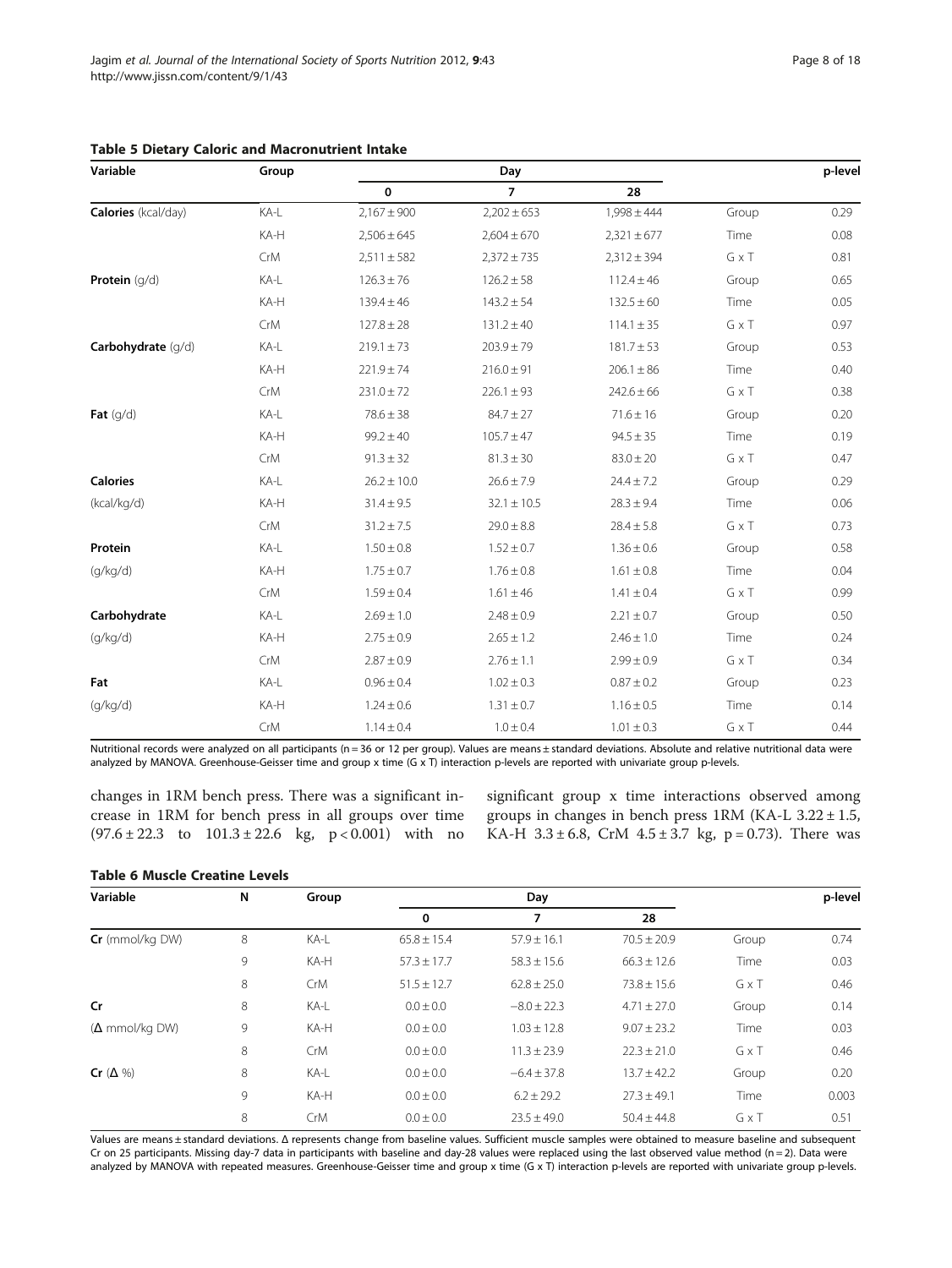<span id="page-8-0"></span>

no significant difference observed in hip sled/leg press 1RM over time  $(449.5 \pm 162, 471.1 \pm 167, p = 0.33)$  or interactions observed among groups in changes in hip sled/leg press 1RM (KA-L 8.7 ± 111, KA-H 68.8 ± 96, CrM  $-13.3 \pm 185$  kg, p = 0.33) Table [9](#page-10-0) shows results for the anaerobic capacity test while Figure [4](#page-11-0) presents changes in total work observed for each group. MAN-OVA analysis revealed an overall time effect (Wilks' Lambda  $p = 0.001$ ) with no significant overall group x

time effects (Wilks' Lambda  $p = 0.47$ ) in anaerobic capacity variables. Univariate MANOVA analysis revealed that average power ( $p = 0.005$ ), peak power ( $p = 0.003$ ), and total work  $(p = 0.005)$  increased in all groups over time with no significant group x time interactions observed among groups. Total work performed on the anaerobic capacity sprint test increased in all groups over time  $(-69 \pm 1,030, 552 \pm 1,361)$ , p = 0.02) with no significant group x time effects observed among groups

#### Table 7 Body Composition

| Marker                      | Group |                 | Day             |                 |       | p-level |
|-----------------------------|-------|-----------------|-----------------|-----------------|-------|---------|
|                             |       | 0               | 7               | 28              |       |         |
| Body Weight (kg)            | KA-L  | $83.4 \pm 13.6$ | $84.1 \pm 14.0$ | $84.3 \pm 13.6$ | Group | 0.94    |
|                             | KA-H  | $81.2 \pm 8.1$  | $83.0 \pm 9.7$  | $83.5 \pm 10.3$ | Time  | 0.001   |
|                             | CrM   | $81.8 \pm 13.8$ | $82.3 \pm 13.6$ | $82.9 \pm 13.0$ | GxT   | 0.35    |
| Fat Mass (kg)               | KA-L  | $13.5 \pm 5.4$  | $13.7 \pm 5.9$  | $13.8 \pm 5.8$  | Group | 0.11    |
|                             | KA-H  | $9.7 \pm 3.2$   | $9.6 \pm 3.1$   | $9.6 \pm 3.1$   | Time  | 0.82    |
|                             | CrM   | $11.0 \pm 5.3$  | $10.7 \pm 5.4$  | $10.6 \pm 4.4$  | GxT   | 0.73    |
| Fat-Free Mass (kg)          | KA-L  | $61.3 \pm 8.7$  | $61.7 \pm 8.6$  | $61.7 \pm 8.8$  | Group | 0.77    |
|                             | KA-H  | $63.5 \pm 8.0$  | $64.4 \pm 8.0$  | $64.7 \pm 8.4$  | Time  | 0.001   |
|                             | CrM   | $62.3 \pm 9.8$  | $63.0 \pm 9.6$  | $63.4 \pm 9.9$  | GxT   | 0.43    |
| <b>Body Fat Percent (%)</b> | KA-L  | $17.0 \pm 4.9$  | $17.0 \pm 5.5$  | $17.2 \pm 5.4$  | Group | 0.06    |
|                             | KA-H  | $12.8 \pm 4.1$  | $12.5 \pm 3.8$  | $12.5 \pm 3.6$  | Time  | 0.41    |
|                             | CrM   | $14.2 \pm 4.7$  | $13.7 \pm 5.0$  | $13.7 \pm 4.2$  | GxT   | 0.77    |
| Total Body Water (%)        | KA-L  | $37.8 \pm 5.0$  | $37.2 \pm 4.4$  | $35.9 \pm 3.3$  | Group | 0.26    |
|                             | KA-H  | $37.4 \pm 2.9$  | $35.1 \pm 2.6$  | $34.1 \pm 1.7$  | Time  | 0.00    |
|                             | CrM   | $36.7 \pm 2.7$  | $35.8 \pm 3.0$  | $33.9 \pm 1.5$  | GxT   | 0.71    |

Values are means ± standard deviations. DEXA body composition and BIA determined body water were determined on 36 participants (12 per group). Body composition variables were analyzed by MANOVA with repeated measures. Greenhouse-Geisser time and group x time (G x T) interaction p-levels are reported with univariate group p-levels.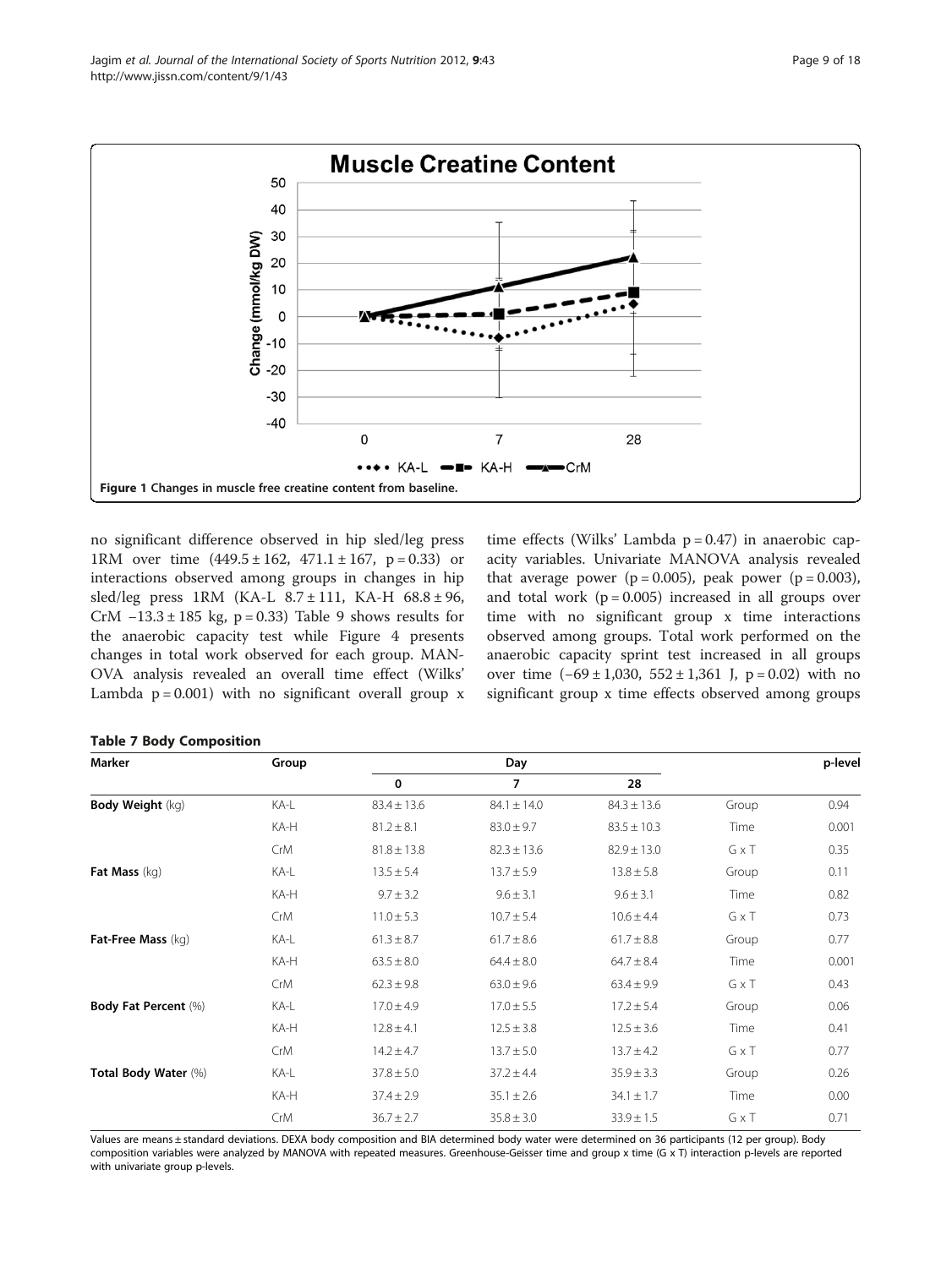(KA-L −278 ± 676, 64 ± 1,216; KA-H 412 ± 1,041, 842 ± 1,369; CrM −301 ± 1,224, 775 ± 1,463 J, p = 0.32).

#### Clinical chemistry panels

Table [10](#page-11-0) presents blood lipid data observed throughout the study Overall MANOVA revealed no time (Wilks'



Lambda  $p = 0.17$ ) or groups x time effects (Wilks' Lambda 0.15) in blood lipids. Univariate MANOVA also found no group x time interactions in total cholesterol (TCHL, p = 0.10), high-density lipoprotein (HDL,  $p = 0.64$ ), the ratio of TCHL to HDL ( $p = 0.09$ ), and triglycerides (TRIG,  $p = 0.45$ ). Some group x time effects

| <b>Upper Body</b> (kg) | 12 | KA-L | $95.3 \pm 25.4$  | $98.6 \pm 24.7$  | Group | 0.89  |
|------------------------|----|------|------------------|------------------|-------|-------|
|                        |    | KA-H | $98.4 + 18.2$    | $101.7 \pm 17.3$ | Time  | 0.001 |
|                        | 12 | CrM  | $99.12 \pm 24.0$ | $103.7 \pm 26.1$ | GxT   | 0.73  |
| Lower Body (kg)        | 12 | KA-L | $445.3 \pm 182$  | $454.1 \pm 155$  | Group | 0.52  |
|                        | 12 | KA-H | $465.4 \pm 117$  | $539.0 \pm 163$  | Time  | 0.35  |
|                        | 12 | CrM  | $439.1 \pm 189$  | $425.8 \pm 175$  | GxT   | 0.31  |
|                        |    |      |                  |                  |       |       |

Variable N Group Day p-level

0 28

Values are means ± standard deviations. Data were analyzed by MANOVA with repeated measures. Greenhouse-Geisser time and group x time (G x T) interaction p-levels are reported with univariate group p-levels.

<span id="page-9-0"></span>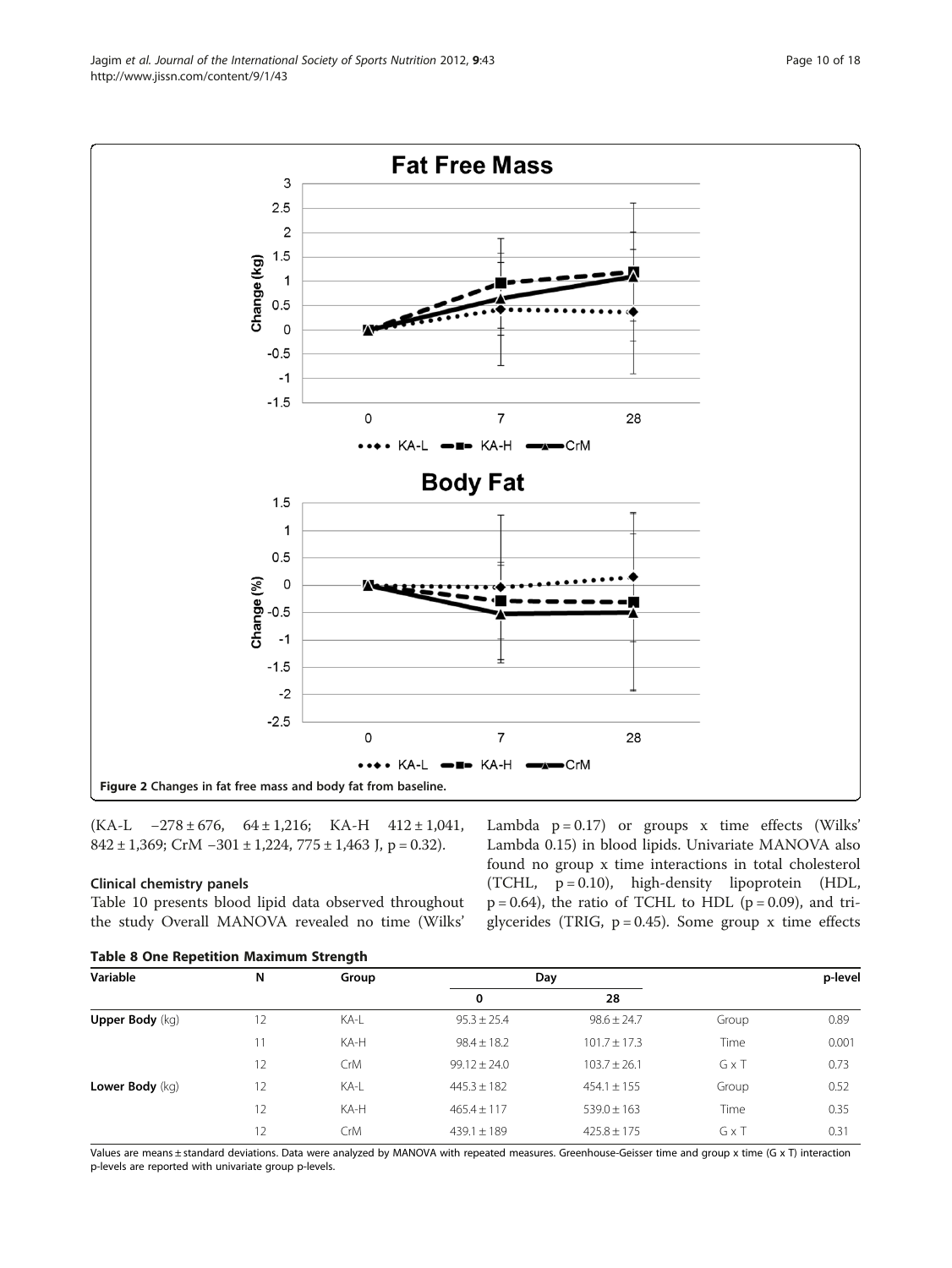<span id="page-10-0"></span>

were observed among groups in low-density lipoprotein (LDL) levels  $(p = 0.005)$  with LDL levels significantly decreasing after the loading phase in the CrM group. However, values remained low and near baseline. Univariate ANOVA revealed no significant differences among groups in blood glucose  $(p = 0.67)$ .

Table [11](#page-12-0) shows markers of catabolism and bone status. Overall MANOVA revealed significant time (Wilks' Lambda  $p < 0.001$ ) effects with no significant group x time effects (Wilks' Lambda  $p = 0.19$ ) in markers of catabolism. Univariate MANOVA found no significant group x time interactions in blood urea nitrogen (BUN,  $p = 0.75$ ), BUN to creatinine ratio  $(p = 0.24)$ , aspartate aminotransferase (AST,  $p = 0.68$ ), alanine aminotransferase (ALT,  $p = 0.48$ ), total protein ( $p = 0.84$ ), and total bilirubin (TBIL,  $p = 0.26$ ). Serum creatinine levels increased in all groups  $(p < 0.001)$ over time with a significant group x time interaction demonstrating higher doses of creatine in the CrM and KA-H

| creatinine ( $p = 0.03$ ) than the KA-L group. However, cre-   |
|----------------------------------------------------------------|
| atinine levels in the CrM and KA-H groups were only 0.1        |
| - 0.2 mg/dL greater than the KA-L group, well within           |
| normal values for active individuals, and of no clinical sig-  |
| nificance. MANOVA analysis of bone related markers             |
| found no significant time (Wilks' Lambda $p = 0.83$ ) or       |
| group x time effects (Wilks' Lambda $p = 0.78$ ). Likewise,    |
| univariate MANOVA analysis revealed no significant             |
| interactions among groups in bone mineral content              |
| $(p = 0.66)$ , albumin (ALB, $p = 0.89$ ), globulin (GLOB,     |
| $p = 0.42$ ), the ratio of ALB to GLOB ( $p = 0.45$ ), calcium |
| $(p = 0.76)$ , or alkaline phosphatase (ALK, $p = 0.65$ ).     |
|                                                                |

groups promoting significantly greater increases in serum

Table [12](#page-13-0) presents serum electrolyte data. Overall MAN-OVA analysis revealed a significant time effect (Wilks' Lambda  $p = 0.02$ ) with no significant overall interaction (Wilks' Lambda p = 0.26). Univariate MANOVA analysis revealed some small time effects in chloride levels

| Variable       | N  | Group |                    | Day                |                    |       | p-level |
|----------------|----|-------|--------------------|--------------------|--------------------|-------|---------|
|                |    |       | 0                  | 7                  | 28                 |       |         |
| Mean Power (W) | 12 | KA-L  | $658 \pm 136$      | $651 \pm 134$      | $660 \pm 138$      | Group | 0.61    |
|                | 11 | KA-H  | $689 \pm 99$       | $703 \pm 113$      | $717 \pm 114$      | Time  | 0.005   |
|                | 12 | CrM   | $660 \pm 119$      | $652 \pm 108$      | $688 \pm 105$      | GxT   | 0.21    |
| Peak Power (W) | 12 | KA-L  | $1,274 \pm 259$    | $1.393 \pm 286$    | $1,585 \pm 526$    | Group | 0.50    |
|                | 11 | KA-H  | $1,329 \pm 285$    | $1.538 \pm 389$    | $1,616 \pm 378$    | Time  | 0.003   |
|                | 12 | CrM   | $1.478 \pm 376$    | $1.626 \pm 281$    | $1.571 \pm 409$    | GxT   | 0.48    |
| Total Work (J) | 12 | KA-L  | $19,728 \pm 4,076$ | $19,450 \pm 3,910$ | $19,792 \pm 4,153$ | Group | 0.59    |
|                | 11 | KA-H  | $20,681 \pm 2,968$ | $21,093 \pm 3,387$ | $21,523 \pm 3,432$ | Time  | 0.005   |
|                | 12 | CrM   | $19,799 \pm 3,564$ | $19,497 \pm 3,210$ | $20,573 \pm 3,128$ | GxT   | 0.22    |

Table 9 Wingate Anaerobic Sprint Capacity

Values are means ± standard deviations. Data were analyzed by MANOVA with repeated measures. Greenhouse-Geisser time and group x time (G x T) interaction p-levels are reported with univariate group p-levels.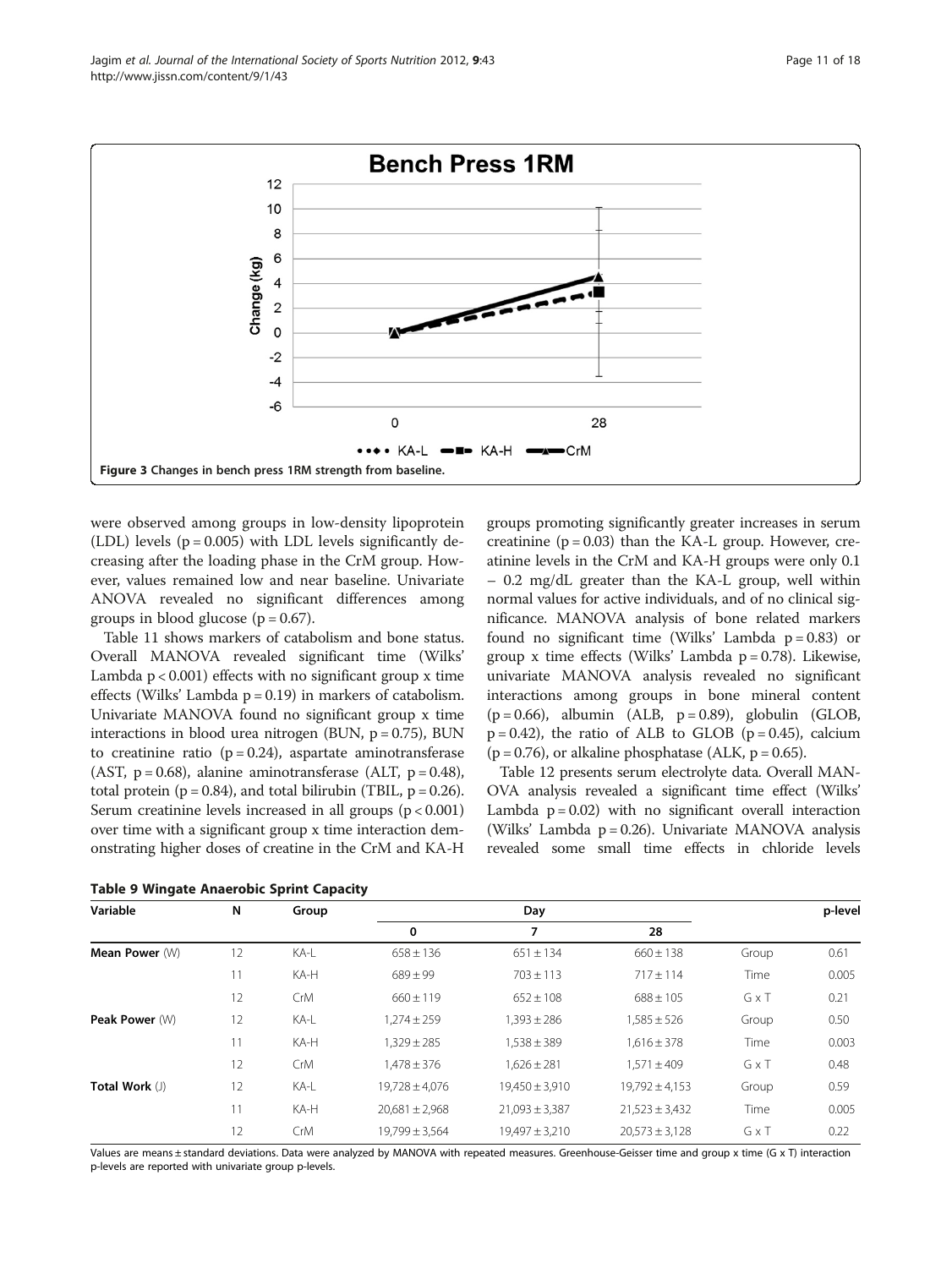<span id="page-11-0"></span>

 $(p = 0.008)$  and a trend toward an interaction in potassium levels  $(p = 0.08)$  but the small changes observed would have no clinical significance. Finally, Table [12](#page-13-0) shows whole blood markers assessed throughout the study. Overall MANOVA revealed no significant time (Wilks' Lambda  $p = 0.25$ ) or group x time effects (Wilks' Lambda  $p = 0.78$ ). Likewise, no significant interactions were observed among groups in white blood cell count (WBC,  $p = 0.45$ ), red blood cell count (RBC,  $p = 0.64$ ), hematocrit ( $p = 0.65$ ), hemoglobin (p = 0.59), mean corpuscular volume (MCV,  $p = 0.56$ ), mean corpuscular hemoglobin (MCH,  $p = 0.44$ ), mean corpuscular hemoglobin concentration (MCHC, p = 0.68), red blood cell distribution width (RBCDW,  $p = 0.92$ ), or platelet count ( $p = 0.48$ ).

| Marker                 | N  | Group |                 | Day                        |                 |       | p-level |
|------------------------|----|-------|-----------------|----------------------------|-----------------|-------|---------|
|                        |    |       | 0               | 7                          | 28              |       |         |
| $TCHL$ (mg/dl)         | 11 | KA-L  | $149.1 \pm 25$  | $153.0 \pm 23$             | $149.9 \pm 28$  | Group | 0.91    |
|                        | 12 | KA-H  | $153.3 \pm 26$  | $152.3 \pm 28$             | $157.5 \pm 22$  | Time  | 0.15    |
|                        | 12 | CrM   | $156.3 \pm 20$  | $147.3 \pm 19$             | $158.9 \pm 21$  | GxT   | 0.10    |
| $HDL$ (mg/dl)          | 11 | KA-L  | $48.8 \pm 11.3$ | $51.0 \pm 9.3$             | $52.9 \pm 11.4$ | Group | 0.42    |
|                        | 12 | KA-H  | $53.0 \pm 16.0$ | $53.9 \pm 18.4$            | $53.6 \pm 14.4$ | Time  | 0.03    |
|                        | 12 | CrM   | $45.6 \pm 6.5$  | $47.6 \pm 7.3$             | $48.5 \pm 8.4$  | GxT   | 0.64    |
| <b>TCHL: HDL Ratio</b> | 11 | KA-L  | $3.16 \pm 0.7$  | $3.09 \pm 0.6$             | $2.92 \pm 0.7$  | Group | 0.34    |
|                        | 12 | KA-H  | $3.03 \pm 0.6$  | $2.95 \pm 0.5$             | $3.04 \pm 0.5$  | Time  | 0.04    |
|                        | 12 | CrM   | $3.48 \pm 0.6$  | $3.15 \pm 0.6$             | $3.36 \pm 0.7$  | GxT   | 0.09    |
| <b>LDL</b>             | 11 | KA-L  | $83.4 \pm 16*$  | $86.5 \pm 16$              | $81.4 \pm 18*$  | Group | 0.66    |
| (mq/dl)                | 12 | KA-H  | $79.4 \pm 18*$  | $82.7 \pm 19$              | $83.7 \pm 16*$  | Time  | 0.42    |
|                        | 12 | CrM   | $89.8 \pm 20$   | $81.4 \pm 15$ <sup>+</sup> | $92.5 \pm 17$   | GxT   | 0.005   |
| $TRIG$ (mg/dl)         | 11 | KA-L  | $84.5 \pm 33$   | $77.3 \pm 30$              | $78.5 \pm 37$   | Group | 0.20    |
|                        | 12 | KA-H  | $105.1 \pm 37$  | $78.4 \pm 26$              | $101.1 \pm 27$  | Time  | 0.07    |
|                        | 12 | CrM   | $104.1 \pm 28$  | $92.1 \pm 30$              | $89.6 \pm 30$   | GxT   | 0.45    |
| Glucose (mg/dl)        | 11 | KA-L  | $93.0 \pm 5.1$  | $90.5 \pm 8.2$             | $93.6 \pm 4.7$  | Group | 0.44    |
|                        | 12 | KA-H  | $91.1 \pm 6.6$  | $92.7 \pm 8.1$             | $90.4 \pm 6.9$  | Time  | 0.57    |
|                        | 12 | CrM   | $90.5 \pm 9.6$  | $89.6 \pm 5.5$             | $88.3 \pm 6.3$  | GxT   | 0.67    |

# Table 10 Serum lipids and glucose

Values are means ± standard deviations. Lipid data were analyzed by MANOVA with repeated measures. Greenhouse-Geisser time and group x time (G x T) interaction p-levels are reported with univariate group p-levels. Glucose data were analyzed by repeated measures univariate ANOVA. † represents p < 0.05 difference from baseline. \* represents p < 0.05 difference from CrM.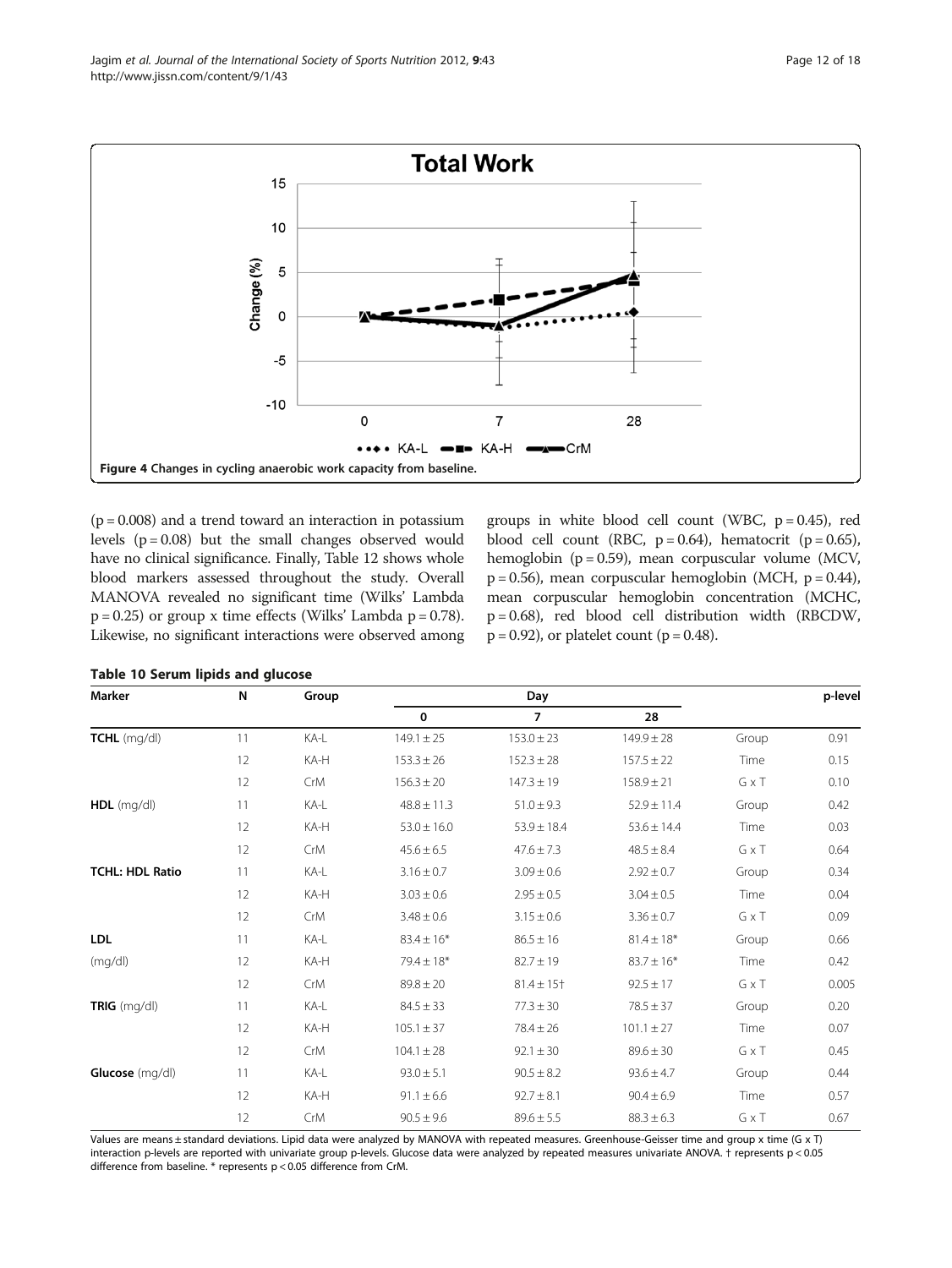| Marker               | Ν       | Group |                 |                    | p-level            |       |       |
|----------------------|---------|-------|-----------------|--------------------|--------------------|-------|-------|
|                      |         |       | 0               | $\overline{7}$     | 28                 |       |       |
| <b>BUN</b> (mg/dl)   | 11      | KA-L  | $16.0 \pm 5.3$  | $15.3 \pm 4.9$     | $15.6 \pm 5.1$     | Group | 0.89  |
|                      | 12      | KA-H  | $16.1 \pm 3.3$  | $16.6 \pm 3.9$     | $16.6 \pm 3.6$     | Time  | 0.70  |
|                      | 12      | CrM   | $16.4 \pm 3.2$  | $15.7 \pm 2.7$     | $16.1 \pm 4.7$     | GxT   | 0.75  |
| Creatinine           | 11      | KA-L  | $1.04 \pm 0.08$ | $1.08 \pm 0.11$    | $1.13 \pm 0.10$    | Group | 0.07  |
| (mg/d)               | 12      | KA-H  | $1.07 \pm 0.14$ | $1.23 \pm 0.18$ †* | $1.26 \pm 0.13$ †* | Time  | 0.001 |
|                      | 12      | CrM   | $1.11 \pm 0.19$ | $1.28 \pm 0.20$ †* | $1.23 \pm 0.15$ †* | GxT   | 0.03  |
| <b>BUN:CRN Ratio</b> | 11      | KA-L  | $15.5 \pm 5.1$  | $14.5 \pm 5.6$     | $14.1 \pm 5.6$     | Group | 0.83  |
|                      | 12      | KA-H  | $15.1 \pm 3.4$  | $13.7 \pm 3.4$     | $13.3 \pm 3.4$     | Time  | 0.001 |
|                      | 12      | CrM   | $15.2 \pm 3.7$  | $12.4 \pm 2.6$     | $13.2 \pm 3.8$     | GxT   | 0.24  |
| $AST$ $(U/L)$        | 11      | KA-L  | $25.4 \pm 9.6$  | $26.5 \pm 8.4$     | $29.5 \pm 12.9$    | Group | 0.62  |
|                      | 12      | KA-H  | $27.3 \pm 10.5$ | $25.6 \pm 8.3$     | $32.0 \pm 12.0$    | Time  | 0.02  |
|                      | 12      | CrM   | $24.9 \pm 7.9$  | $23.8 \pm 7.5$     | $26.3 \pm 7.8$     | GxT   | 0.70  |
| $ALT$ (U/L)          | 11      | KA-L  | $21.5 \pm 11.2$ | $23.5 \pm 14.2$    | $28.7 \pm 19.4$    | Group | 0.50  |
|                      | 12      | KA-H  | $24.1 \pm 15.6$ | $22.3 \pm 12.2$    | $27.3 \pm 9.1$     | Time  | 0.05  |
|                      | 12      | CrM   | $21.3 \pm 7.34$ | $18.0 \pm 4.2$     | $21.3 \pm 5.5$     | GxT   | 0.48  |
| Total Protein (g/dl) | 11      | KA-L  | $7.4 \pm 0.6$   | $7.4 \pm 0.4$      | $7.4 \pm 0.4$      | Group | 0.87  |
|                      | 12      | KA-H  | $7.3 \pm 0.3$   | $7.3 \pm 0.3$      | $7.3 \pm 0.2$      | Time  | 0.88  |
|                      | 12      | CrM   | $7.3 \pm 0.2$   | $7.3 \pm 0.2$      | $7.4 \pm 0.3$      | GxT   | 0.84  |
| $TBIL$ (mg/dl)       | 11      | KA-L  | $0.84 \pm 0.7$  | $0.75 \pm 0.3$     | $0.76 \pm 0.3$     | Group | 0.60  |
|                      | 12      | KA-H  | $0.88 \pm 0.5$  | $0.89 \pm 0.5$     | $0.77 \pm 0.4$     | Time  | 0.90  |
|                      | 12      | CrM   | $0.63 \pm 0.2$  | $0.71 \pm 0.2$     | $0.77 \pm 0.2$     | GxT   | 0.26  |
| <b>Bone Mineral</b>  | 11      | KA-L  | $2,517 \pm 404$ | $2,503 \pm 409$    | $2,505 \pm 398$    | Group | 0.59  |
| Content $(q)$        | 12      | KA-H  | $2,632 \pm 457$ | $2,604 \pm 466$    | $2,615 \pm 456$    | Time  | 0.49  |
|                      | 12      | CrM   | $2,446 \pm 344$ | $2,456 \pm 0.2$    | $2,441 \pm 351$    | GxT   | 0.66  |
| Albumin (g/dl)       | 11      | KA-L  | $4.80 \pm 0.3$  | $4.81 \pm 0.4$     | $4.81 \pm 0.2$     | Group | 0.95  |
|                      | 12      | KA-H  | $4.83 \pm 0.2$  | $4.74 \pm 0.2$     | $4.78 \pm 0.1$     | Time  | 0.73  |
|                      | 12      | CrM   | $4.82 \pm 0.2$  | $4.80 \pm 364$     | $4.79 \pm 0.2$     | GxT   | 0.89  |
| Globulin (g/dl)      | 11      | KA-L  | $2.60 \pm 0.4$  | $2.63 \pm 0.3$     | $2.55 \pm 0.3$     | Group | 0.90  |
|                      | 12      | KA-H  | $2.56 \pm 0.3$  | $2.58 \pm 0.2$     | $2.52 \pm 0.3$     | Time  | 0.85  |
|                      | 12      | CrM   | $2.55 \pm 0.3$  | $2.54 \pm 0.2$     | $2.62 \pm 0.3$     | GxT   | 0.42  |
| Alb:Glob Ratio       | 11      | KA-L  | $1.88 \pm 0.3$  | $1.85 \pm 0.2$     | $1.90 \pm 0.2$     | Group | 0.98  |
|                      | 12      | KA-H  | $1.90 \pm 0.1$  | $1.86 \pm 0.2$     | $1.91 \pm 0.1$     | Time  | 0.70  |
|                      | 12      | CrM   | $1.88 \pm 0.2$  | $1.90 \pm 0.2$     | $1.84 \pm 0.2$     | GxT   | 0.45  |
| Calcium (mg/dl)      | 11      | KA-L  | $9.87 \pm 0.5$  | $9.85 \pm 0.5$     | $9.76 \pm 0.4$     | Group | 0.42  |
|                      | 12      | KA-H  | $9.83 \pm 0.2$  | $9.81 \pm 0.4$     | $9.84 \pm 0.2$     | Time  | 0.51  |
|                      | 12      | CrM   | $9.77 \pm 0.3$  | $9.63 \pm 0.4$     | $9.67 \pm 0.3$     | GxT   | 0.76  |
| $ALK$ (U/L)          | 11      | KA-L  | $82.0 \pm 16.4$ | $84.1 \pm 20.5$    | $83.9 \pm 17.0$    | Group | 0.88  |
|                      | 12      | KA-H  | $81.1 \pm 29.7$ | $83.8 \pm 30.3$    | $87.1 \pm 27.6$    | Time  | 0.29  |
|                      | $12 \,$ | CrM   | $78.9 \pm 20.7$ | $80.6 \pm 26.4$    | $78.8 \pm 23.1$    | G x T | 0.65  |

# <span id="page-12-0"></span>Table 11 Markers of catabolism and bone status

Values are means ± standard deviations. Data were analyzed by MANOVA with repeated measures. Greenhouse-Geisser time and group x time (G x T) interaction p-levels are reported with univariate group p-levels. † represents p < 0.05 difference from baseline. \* represents p < 0.05 difference from KA-L.

#### **Discussion**

The purpose of this study was to determine if supplementing the diet with recommended (1.5 g/d for 28days) or creatine equivalent loading and maintenance doses of a purported buffered form of creatine (20 g/d for 7-days and 5 g/d for 21-days) was more effective in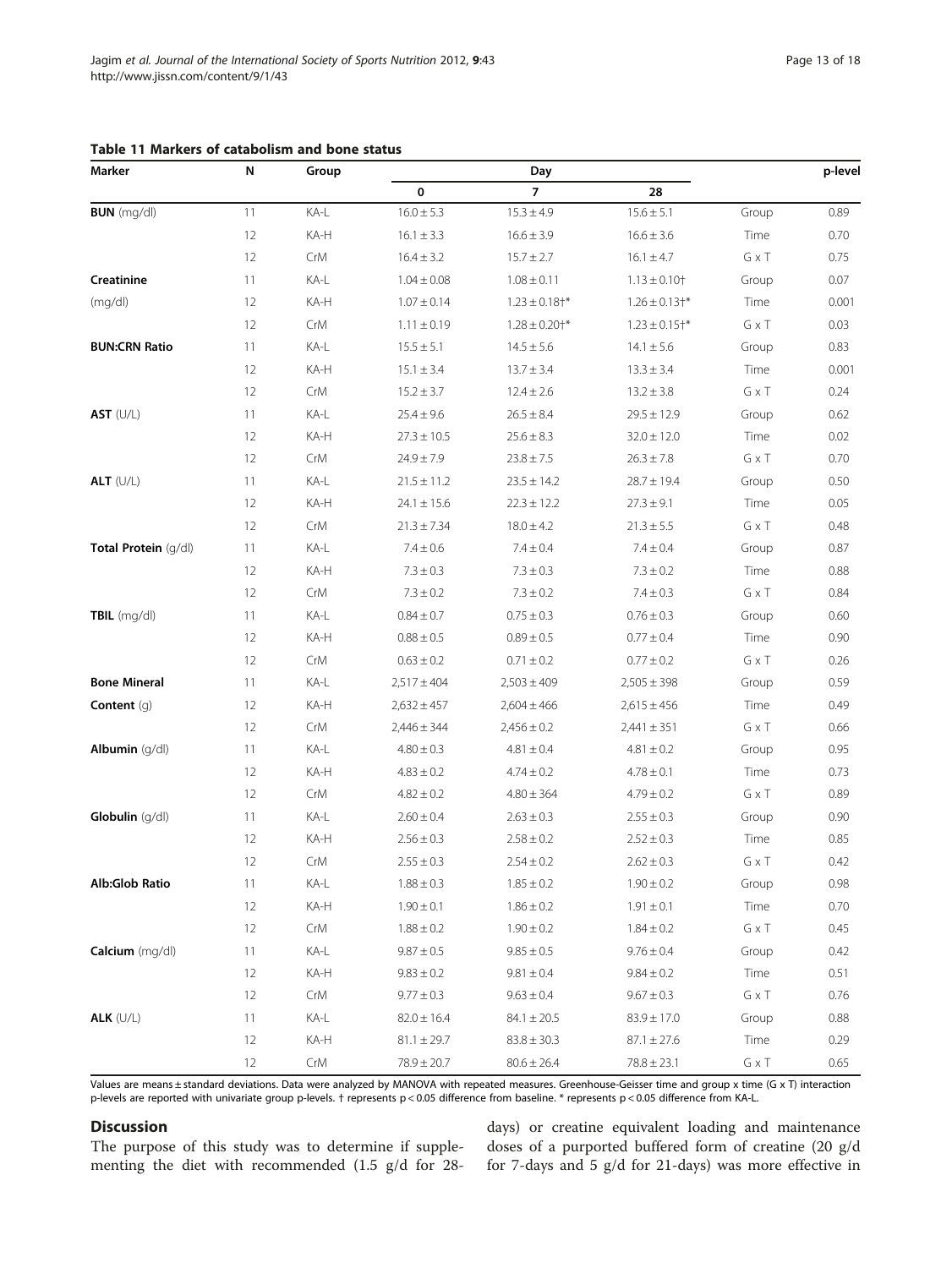| Marker                    | N  | Group      | Day             |                 |                 |              | p-level |
|---------------------------|----|------------|-----------------|-----------------|-----------------|--------------|---------|
|                           |    |            | 0               | 7               | 28              |              |         |
| Sodium (mmol/L)           | 11 | KA-L       | $140.1 \pm 2.3$ | $139.9 \pm 1.1$ | $140.0 \pm 1.3$ | Group        | 0.98    |
|                           | 12 | KA-H       | $139.9 \pm 2.3$ | $139.7 \pm 2.4$ | $140.3 \pm 2.1$ | Time         | 0.28    |
|                           | 12 | CrM        | $140.8 \pm 2.1$ | $139.3 \pm 1.4$ | $139.7 \pm 1.6$ | GxT          | 0.57    |
| <b>Potassium</b> (mmol/L) | 11 | KA-L       | $4.54 \pm 0.3$  | $4.86 \pm 0.4$  | $4.82 \pm 0.3$  | Group        | 0.65    |
|                           | 12 | KA-H       | $4.89 + 0.5$    | $4.71 \pm 0.6$  | $5.00 \pm 0.3$  | Time         | 0.11    |
|                           | 12 | CrM        | $4.74 \pm 0.4$  | $4.93 \pm 0.4$  | $4.81 \pm 0.4$  | GxT          | 0.08    |
| Chloride (mmol/L)         | 11 | KA-L       | $103.3 \pm 2.2$ | $103.0 + 2.4$   | $103.8 \pm 1.9$ | Group        | 0.21    |
|                           | 12 | KA-H       | $102.4 \pm 2.2$ | $101.5 \pm 2.2$ | $102.6 \pm 2.4$ | Time         | 0.008   |
|                           | 12 | <b>CrM</b> | $104.3 \pm 2.2$ | $102.3 \pm 1.7$ | $103.1 \pm 1.8$ | $G \times T$ | 0.21    |

# <span id="page-13-0"></span>Table 12 Serum electrolyte status

Values are means ± standard deviations. Data were analyzed by MANOVA with repeated measures. Greenhouse-Geisser time and group x time (G x T) interaction p-levels are reported with univariate group p-levels.

#### Table 13 Whole blood markers

| Marker                                    | N  | Group | Day            |                |                |       | p-level |
|-------------------------------------------|----|-------|----------------|----------------|----------------|-------|---------|
|                                           |    |       | 0              | $\overline{7}$ | 28             |       |         |
| <b>WBC</b> $(x10^3/\text{ul})$            | 9  | KA-L  | $5.73 \pm 0.6$ | $6.13 \pm 0.5$ | $6.17 \pm 1.5$ | Group | 0.95    |
|                                           | 12 | KA-H  | $5.83 \pm 1.1$ | $5.76 \pm 0.9$ | $6.36 \pm 1.1$ | Time  | 0.16    |
|                                           | 12 | CrM   | $5.97 \pm 1.2$ | $5.73 \pm 1.0$ | $5.98 \pm 1.2$ | GxT   | 0.45    |
| RBC $(x10^6/\text{ul})$                   | 9  | KA-L  | $5.44 \pm 0.4$ | $5.38 \pm 0.5$ | $5.44 \pm 0.3$ | Group | 0.28    |
|                                           | 12 | KA-H  | $5.10 \pm 0.4$ | $5.18 \pm 0.3$ | $5.23 \pm 0.3$ | Time  | 0.91    |
|                                           | 12 | CrM   | $5.42 \pm 0.5$ | $5.41 \pm 0.5$ | $5.35 \pm 0.7$ | GxT   | 0.64    |
| Hematocrit (%)                            | 9  | KA-L  | $48.4 \pm 3.4$ | $47.9 \pm 4.3$ | $48.1 \pm 2.9$ | Group | 0.17    |
|                                           | 12 | KA-H  | $46.5 \pm 3.2$ | $47.0 \pm 2.8$ | $47.4 \pm 1.8$ | Time  | 0.96    |
|                                           | 12 | CrM   | $45.9 \pm 2.3$ | $46.1 \pm 2.5$ | $45.2 \pm 5.4$ | GxT   | 0.65    |
| Hemoglobin (g/dl)                         | 9  | KA-L  | $16.0 \pm 1.6$ | $16.0 \pm 1.6$ | $16.0 \pm 1.2$ | Group | 0.21    |
|                                           | 12 | KA-H  | $15.2 \pm 1.2$ | $15.7 \pm 1.0$ | $15.6 \pm 0.7$ | Time  | 0.60    |
|                                           | 12 | CrM   | $15.1 \pm 0.9$ | $15.2 \pm 1.1$ | $14.9 \pm 2.0$ | GxT   | 0.62    |
| MCV (fL)                                  | 9  | KA-L  | $89.0 \pm 2.8$ | $88.9 \pm 2.9$ | $88.3 \pm 2.8$ | Group | 0.10    |
|                                           | 12 | KA-H  | $91.1 \pm 3.5$ | $90.8 \pm 3.1$ | $90.7 \pm 3.6$ | Time  | 0.03    |
|                                           | 12 | CrM   | $85.4 \pm 9.2$ | $85.7 \pm 9.5$ | $85.0 \pm 9.1$ | GxT   | 0.56    |
| MCH (pg/cell)                             | 9  | KA-L  | $29.4 \pm 1.5$ | $29.6 \pm 1.2$ | $29.3 \pm 1.2$ | Group | 0.34    |
|                                           | 12 | KA-H  | $29.8 \pm 1.6$ | $30.2 \pm 1.5$ | $28.4 \pm 4.9$ | Time  | 0.20    |
|                                           | 12 | CrM   | $28.1 \pm 3.5$ | $28.3 \pm 3.7$ | $27.9 \pm 3.3$ | GxT   | 0.44    |
| MCHC(g/dl)                                | 9  | KA-L  | $33.0 \pm 1.3$ | $33.3 \pm 0.9$ | $33.2 \pm 0.9$ | Group | 0.73    |
|                                           | 12 | KA-H  | $32.8 \pm 0.9$ | $33.3 \pm 0.8$ | $32.9 \pm 0.6$ | Time  | 0.22    |
|                                           | 12 | CrM   | $32.9 \pm 1.1$ | $32.9 \pm 1.3$ | $32.9 \pm 0.8$ | GxT   | 0.68    |
| RBCDW (%)                                 | 9  | KA-L  | $13.0 \pm 0.5$ | $13.0 \pm 0.9$ | $12.9 \pm 0.7$ | Group | 0.34    |
|                                           | 12 | KA-H  | $13.8 \pm 1.1$ | $13.7 \pm 1.0$ | $13.5 \pm 1.5$ | Time  | 0.41    |
|                                           | 12 | CrM   | $13.7 \pm 1.4$ | $13.7 \pm 1.7$ | $13.6 \pm 1.6$ | GxT   | 0.92    |
| <b>Platelet Count</b> $(x10^3/\text{ul})$ | 9  | KA-L  | $266 \pm 45$   | $266 \pm 52$   | $280 \pm 45$   | Group | 0.12    |
|                                           | 12 | KA-H  | $253 \pm 54$   | $248 \pm 62$   | $269 \pm 65$   | Time  | 0.32    |
|                                           | 12 | CrM   | $222 \pm 69$   | $222 \pm 74$   | $216 \pm 65$   | GxT   | 0.48    |

Values are means ± standard deviations. White and red cell whole blood markers were analyzed by MANOVA with repeated measures. Greenhouse-Geisser time and group x time (G x T) interaction p-levels are reported with univariate group p-levels.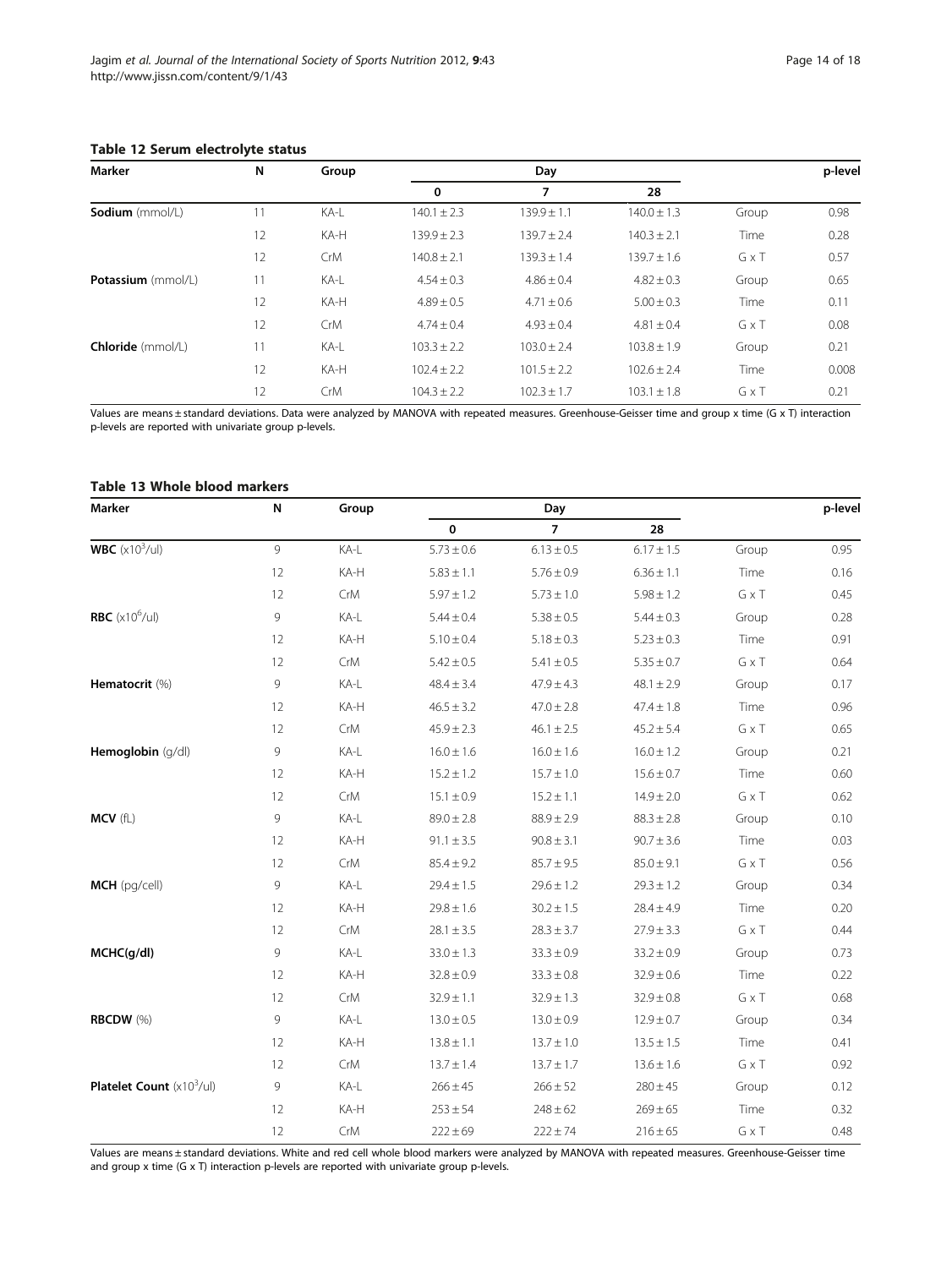increasing muscle creatine retention, body composition, strength, and/or anaerobic capacity than supplementing the diet with creatine monohydrate (20 g/d for 7-days and 5 g/d for 21-days). Additionally, the study was undertaken to determine whether supplementing the diet with recommended or equivalent creatine doses of a purported buffered form of creatine was associated with fewer side effects in comparison to creatine monohydrate. Results of the present study clearly show that supplementing the diet with a purported buffered form of creatine is not a more efficacious and/or a safer form of creatine to consume than creatine monohydrate.

According to product claims [[28,30\]](#page-16-0), KA is "up to ten times more powerful than ordinary Creatine". The rationale for this contention is based on experiments reported in a patent [[29](#page-16-0)] and/or on the manufacturer's website [\[28,30](#page-16-0)] which indicates that KA has less conversion of creatine to creatinine in fluid over time compared to creatine monohydrate. This is despite the fact that studies show that creatine monohydrate is not significantly degraded to creatinine during the normal digestive process and nearly 99% of creatine monohydrate that is orally ingested is either taken up by tissue or excreted in the urine [\[1](#page-16-0)-[3,18,21\]](#page-16-0). Because of this fact, an accepted method of assessing whole body creatine retention has been to subtract daily urinary creatine excretion from daily dietary intake of creatine [[32,33](#page-16-0)[,45](#page-17-0)-[47\]](#page-17-0). Additionally, while it is true that generally the lower the pH and higher the temperature, the greater conversion of creatine to creatinine, studies show that this process takes several days to occur at significant levels even when creatine is exposed to low pH environments  $[1,19,48]$  $[1,19,48]$  $[1,19,48]$ . As described in a recent review  $[1]$  $[1]$ , the degradation of creatine can be reduced or even halted by either lowering the pH to under 2.5 or increasing the pH. A very high pH results in the deprotonation of the acid group, thereby slowing down the degradation process by making it more difficult for the intramolecular cyclization of creatine to creatinine. However, a very low pH (as is the case in the stomach) results in the protonation of the amide function of the creatine molecule, thereby preventing the intramolecular cyclization of creatine to creatinine [\[1](#page-16-0)]. This is the reason that the conversion of creatine to creatinine in the gastrointestinal tract has been reported to be minimal regardless of transit time [\[7](#page-16-0),[18,20](#page-16-0)]. Thus, on the surface, the KA manufacturer's claims that creatine monohydrate is degraded to creatinine in large amounts after oral ingestion and that a "buffered" or "pH-correct" would significantly reduce this effect once consumed and thereby promote greater uptake of creatine in the muscle is inconsistent with available literature on creatine [[1\]](#page-16-0).

Results of the present study do not support claims that a large amount of creatine monohydrate was converted

to creatinine during the digestive process and thereby resulted in less of an increase in muscle creatine than KA. In this regard, while serum creatinine levels increased to a greater degree in the KA-H and CrM groups that ingested larger amounts of creatine, the 0.1 - 0.2 mg/dL greater increase observed in creatinine compared to the KA-L group was well within normal limits (i.e.,  $\langle 1.28 \pm 0.20 \rangle$  mg/dl) particularly for resistancetrained males. Therefore, this small change would be clinically insignificant. Additionally, a significant increase from baseline in serum creatinine was also observed in the KA-L and KA-H groups despite claims that KA completely prevents the conversion of creatine to creatinine. These findings do not support contentions that CrM is degraded to creatinine in large amounts or that KA is not converted to creatinine at all.

Previous research has shown that ingestion of 20 g/d of CrM for 5–7 days can increase muscle creatine content 10-40% after 5–7 d of supplementation [[1,4-8,10](#page-16-0)]. Prolonged low-dose ingestion of CrM (e.g.,  $2 - 3$  g/d for 4–6 weeks) has also been reported to increase muscle creatine content in a similar manner as loading strategies [[4,7,8\]](#page-16-0). The manufacturer of KA claims that ingesting 1.5 g of KA is equivalent to ingesting 10–15 g of CrM [\[28](#page-16-0)]. If this were true, those ingesting recommended levels of KA (1.5 g/d for 28-days) should experience a similar increase in muscle creatine as those participants ingesting recommended loading (20 g/d for 7-days) and maintenance doses (5 g/d for 21-days) of CrM. Results of the present study indicated that supplementing the diet with manufacturer's recommended levels of KA (1.5 g/d) did not increase muscle free creatine content to the same degree as loading and maintenance doses of CrM. In fact, although no overall group effect was observed among the three groups studied  $(p = 0.14)$ , pairwise comparison of the mean group change from baseline in the KA-L group was 11 times less than the change observed following CrM supplementation (KA-L −1.1 ± 4.3, CrM 11.2 ± 4.3 mmol/kg DW [mean  $\pm$  SEM], p = 0.053). After 28-days of supplementation, muscle free creatine content in the KA-L group was increased by  $4.71 \pm 27.0$  mmol/kg DW compared to  $22.3 \pm 21.0$  mmol/kg DW in the CrM group representing a 4.7 fold less effect of KA supplementation than CrM when comparing recommended levels. Consequently, results of the present study do not support claims that ingesting 1.5 grams of KA is as effective as ingesting 10–15 grams of creatine monohydrate. Even when participants ingested creatine equivalent amounts of KA and CrM (i.e., 20  $g/d$  for 7-days and 5  $g/d$  for 21-days), KA did not promote greater increases in muscle free creatine. In fact, while not significantly different, changes in muscle creatine in the KA-H group were more than two times less than the changes observed in the CrM group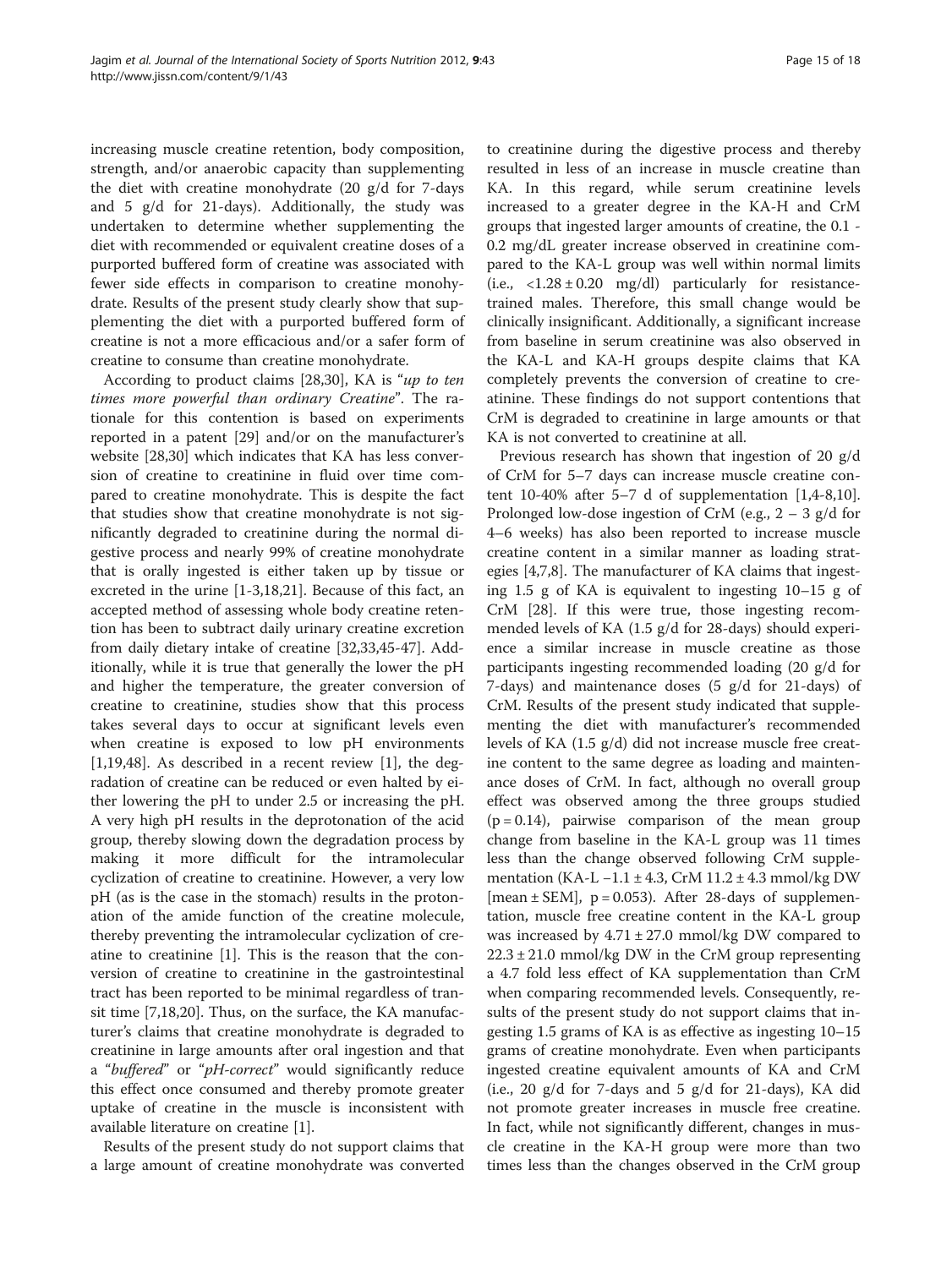$(KA-H 9.07 \pm 23.2;$  CrM  $22.3 \pm 21.0$  mmol/kg DW). Thus, results of the present study do not support claims that ingesting a purported buffered form of creatine is more effective in increasing muscle creatine content than creatine monohydrate.

While some may argue that since there is generally large variability in measuring muscle phosphagen levels and we were unable to obtain reliable PCr measurements, it is difficult to make a definitive conclusion about the effects of KA on muscle creatine content based on measuring muscle free content alone. However, present findings also provide no support for claims that KA supplementation is "up to ten times more powerful than ordinary Creatine." In this regard, while time effects were observed in training adaptations, supplementing the diet with KA (at recommended or creatine equivalent loading and maintenance doses) did not promote statistically greater gains in fat free mass, 1 RM strength, or anaerobic sprint performance capacity compared to CrM. At best, one can conclude that ingesting recommended and creatine equivalent loading and maintenance amounts of KA resulted in similar training adaptations as creatine monohydrate supplementation at recommended loading and maintenance levels. However, results of the present investigation provide no evidence to support claims that KA is "the world's most potent creatine" [[28\]](#page-16-0).

Further, results of the present investigation provided no evidence that KA is a safer form of creatine to consume at either lower recommended levels or higher creatine equivalent doses compared to normal loading and maintenance doses of creatine monohydrate. In this regard, there were no significant differences observed among groups in BIA determined total body water or serum electrolyte status. Likewise, no cramping or other side effects were reported. These findings are consistent with previous studies that have indicated that creatine supplementation does not promote dehydration and/or cramping [[9,21-26](#page-16-0)]. There were also no significant differences observed among groups in serum lipids (TCHL, HDL, TCHL:HDL ratio, TRIG) or blood glucose. Serum LDL decreased slightly in response to creatine loading in the CrM group but returned to baseline after ingesting maintenance doses of CrM suggesting these changes were transient. Additionally, no significant differences were observed among groups in markers of catabolism (BUN, BUN:CRN, AST, ALT, Total Protein, TBIL), markers of bone status (bone mineral content, ALB, GLOB, ALB:GLOB, calcium, ALK) or whole blood markers (WBC, RBC, Hematocrit, Hemoglobin, MCV, MCH, MCHC, RBCDW, platelet counts). Moreover, values remained within normal levels for active individuals. These findings are consistent with other studies that have examined the safety of creatine supplementation in active individuals [\[1,3](#page-16-0),[21,26,27](#page-16-0)[,38](#page-17-0)]. Consequently, present findings do not support claims that KA is a safer form of creatine to ingest than creatine monohydrate.

# Conclusion

In summary, supplementation of the diet with recommended doses of a purported buffered form of creatine  $(1.5 \text{ g/d})$  for 28-days or equivalent loading  $(20 \text{ g/d})$  for 7days) and maintenance doses (5 g/d for 21-days) of CrM did not promote greater increases in muscle creatine content or training adaptations in comparison to creatine monohydrate (20 g/d for 7-days, 5 g/d for 21-days). Additionally, there was no evidence to support claims that the buffered form of creatine was associated with fewer side effects or was a safer form of creatine to consume than creatine monohydrate. While it could be argued that supplementing the diet with any form of creatine may provide some health and/or ergogenic benefits over time as long as it delivers sufficient amounts of creatine to increase muscle creatine content; present findings do not support claims that KA is a more efficacious and/or safer form of creatine than creatine monohydrate. With this said, some limitations of this study should be noted. For example, this study did not have a control group and depended on participants to selfreport side effects. Therefore, while the safety profile of short and long-term creatine monohydrate supplementation has been well established, safety and efficacy could only be compared to ingesting different levels and forms of creatine and not controls. There is also variability in conducting muscle and blood assays as well as variability in conducting performance tests. In some instances, large mean differences among groups were either not statistically significant or only approached significance. It is possible that some of these differences would have been significant if a control group was included in the study design and/or more subjects were studied to increase statistical power. Nevertheless, results from the present study do not support claims that KA is a more efficacious and/or safer form of creatine to consume than creatine monohydrate.

#### Competing interests

AlzChem AG (Trostberg, Germany) provided funding for this study through a research grant to Texas A&M University. All researchers involved independently collected, analyzed, and interpreted the results from this study and have no financial interests concerning the outcome of this investigation. RBK has received grants as Principal Investigator through institutions with which he has been affiliated to conduct exercise and nutrition related research, has served as a legal and scientific consultant, and currently serves as a scientific consultant for Woodbolt International (Bryan, TX). Remaining coauthors have no competing interests to declare. Data from this study have been presented at the International Society of Sports Nutrition Annual meeting and have not been submitted for publication to any other journals. Publication of these findings should not be viewed as endorsement by the investigators or their institutions of the nutrients investigated.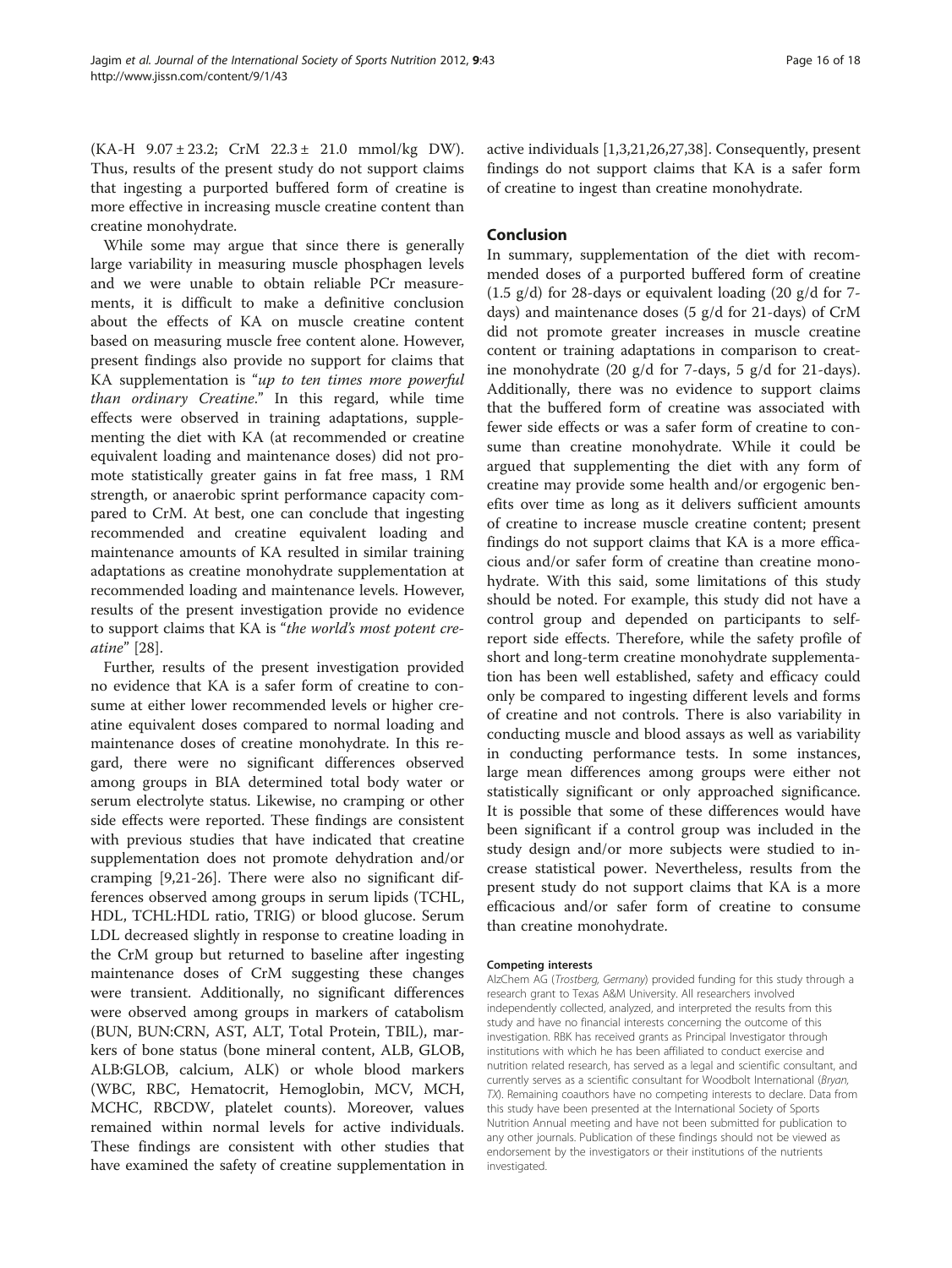#### <span id="page-16-0"></span>Authors' contributions

ARJ served as the study coordinator, oversaw all testing, and assisted in data analysis and writing of the manuscript. JMO assisted in data collection and statistical analysis. AS assisted with data collection. EG assisted with data collection and reviewed and approved nutritional records as the studies' registered dietitian. JF and SR supervised the biopsy procedures. MG assisted in experimental design, data analysis, and manuscript preparation. KK supervised muscle assays and CM served as a collaborating scientist. CR served as lab coordinator and oversaw data collection and quality control of the study. RBK served as Principal Investigator and contributed to the design of the study, statistical analysis, manuscript preparation, and procurement of external funding. All authors read and approved the final manuscript.

#### Funding

Supported by AlzChem AG, Germany.

#### Acknowledgements

We would like to thank the individuals who participated in this study as well as all of the students and administrative support staff at Texas A&M University that assisted in conducting this study. We would also like thank Dr. John Thaden for clinical chemistry technical support and Dr. J.P. Bramhall for providing medical supervision for this study. "All authors have approved manuscript for submission."

#### Author details

<sup>1</sup>Department of Health and Kinesiology, Exercise and Sport Nutrition Laboratory, Texas A&M University, College Station, TX 77843-4243, USA. <sup>2</sup> Department of Sports Medicine and Nutrition, Neuromuscular Research Laboratory, University of Pittsburgh, Pittsburgh, PA 15203, Oakland. <sup>3</sup>Department of Health and Kinesiology, Muscle Biology Laboratory, Texas<br>A&M University, College Station, TX 77843-4243, USA. <sup>4</sup>Department of Health and Kinesiology, Human Countermeasures Laboratory, Texas A&M University, College Station, TX 77843-4243, USA. <sup>5</sup>Department of Systems Biology and Translational Medicine, Texas A&M Health Science Center, College Station, TX 77843-1114, USA.

#### Received: 3 August 2012 Accepted: 6 September 2012 Published: 13 September 2012

#### References

- 1. Jager R, Purpura M, Shao A, Inoue T, Kreider RB: Analysis of the efficacy, safety, and regulatory status of novel forms of creatine. Amino Acids 2011, 40:1369–1383.
- 2. Kreider RB, Wilborn CD, Taylor L, Campbell B, Almada AL, Collins R, Cooke M, Earnest CP, Greenwood M, Kalman DS, et al: ISSN exercise & sport nutrition review: research & recommendations. J Int Soc Sports Nutr 2010, 7:7.
- 3. Kreider RB, Jung YP: Creatine supplementation in exercise, sport, and medicine. Journal of Exercise Nutrition and Biochemistry 2011, 15:53–69.
- 4. Greenhaff P, Constantin-Teodosiu D, Casey A, Hultman E: The effect of oral creatine supplementation on skeletal muscle ATP degradation during repeated bouts of maximal voluntary exercise in man. J Physiol 1994, 476:84.
- 5. Greenhaff PL, Bodin K, Soderlund K, Hultman E: Effect of oral creatine supplementation on skeletal muscle phosphocreatine resynthesis. Am J Physiol 1994, 266:E725–E730.
- 6. Greenhaff PL, Casey A, Short AH, Harris R, Soderlund K, Hultman E: Influence of oral creatine supplementation of muscle torque during repeated bouts of maximal voluntary exercise in man. Clin Sci (Lond) 1993, 84:565–571.
- 7. Harris RC, Soderlund K, Hultman E: Elevation of creatine in resting and exercised muscle of normal subjects by creatine supplementation. Clin Sci (Colch) 1992, 83:367–374.
- 8. Hultman E, Soderlund K, Timmons JA, Cederblad G, Greenhaff PL: Muscle creatine loading in men. J Appl Physiol 1996, 81:232–237.
- 9. Kreider RB, Ferreira M, Wilson M, Grindstaff P, Plisk S, Reinardy J, Cantler E, Almada AL: Effects of creatine supplementation on body composition, strength, and sprint performance. Med Sci Sports Exerc 1998, 30:73–82.
- 10. Volek JS, Duncan ND, Mazzetti SA, Staron RS, Putukian M, Gomez AL, Pearson DR, Fink WJ, Kraemer WJ: Performance and muscle fiber

adaptations to creatine supplementation and heavy resistance training. Med Sci Sports Exerc 1999, 31:1147–1156.

- 11. Braissant O, Henry H, Beard E, Uldry J: Creatine deficiency syndromes and the importance of creatine synthesis in the brain. Amino Acids 2011, 40:1315–1324.
- 12. Candow DG: Sarcopenia: current theories and the potential beneficial effect of creatine application strategies. Biogerontology 2011, 12:273–281.
- 13. Gualano B, Roschel H, Lancha-Jr AH, Brightbill CE, Rawson ES: In sickness and in health: the widespread application of creatine supplementation. Amino Acids 2011, 43:519–229.
- 14. Klopstock T, Elstner M, Bender A: Creatine in mouse models of neurodegeneration and aging. Amino Acids 2011, 40:1297–1303.
- 15. Rawson ES, Venezia AC: Use of creatine in the elderly and evidence for effects on cognitive function in young and old. Amino Acids 2011, 40:1349–1362.
- 16. Tarnopolsky MA: Creatine as a therapeutic strategy for myopathies. Amino Acids 2011, 40:1397–1407.
- 17. Wallimann T, Tokarska-Schlattner M, Schlattner U: The creatine kinase system and pleiotropic effects of creatine. Amino Acids 2011, 40:1271–1296.
- 18. Deldicque L, Decombaz J, Zbinden Foncea H, Vuichoud J, Poortmans JR, Francaux M: Kinetics of creatine ingested as a food ingredient. Eur J Appl Physiol 2008, 102:133–143.
- 19. Ganguly S, Jayappa S, Dash AK: Evaluation of the stability of creatine in solution prepared from effervescent creatine formulations. AAPS PharmSciTech 2003, 4:E25.
- 20. Persky AM, Brazeau GA, Hochhaus G: Pharmacokinetics of the dietary supplement creatine. Clin Pharmacokinet 2003, 42:557-574.
- 21. Buford TW, Kreider RB, Stout JR, Greenwood M, Campbell B, Spano M, Ziegenfuss T, Lopez H, Landis J, Antonio J: International Society of Sports Nutrition position stand: creatine supplementation and exercise. J Int Soc Sports Nutr 2007, 4:6.
- 22. Dalbo VJ, Roberts MD, Stout JR, Kerksick CM: Putting to rest the myth of creatine supplementation leading to muscle cramps and dehydration. Br J Sports Med 2008, 42:567–573.
- 23. Greenwood M, Greenwood L, Kreider R, Stahura K: Creatine supplementation does not increase perceptions of fatigue or adversely affect health status during three a day training. J Athletic Train 2002, 37:S82.
- 24. Greenwood M, Kreider RB, Greenwood L, Byars A: Cramping and Injury Incidence in Collegiate Football Players Are Reduced by Creatine Supplementation. J Athl Train 2003, 38:216-219.
- 25. Greenwood M, Kreider RB, Melton C, Rasmussen C, Lancaster S, Cantler E, Milnor P, Almada A: Creatine supplementation during college football training does not increase the incidence of cramping or injury. Mol Cell Biochem 2003, 244:83–88.
- 26. Kreider RB, Melton C, Rasmussen C, Greenwood M, Lancaster S, Cantler E, Milnor P, Almada A: Long-term creatine supplementation does not significantly affect clinical markers of health in athletes. Mol Cell Biochem 2003, 244:95–104.
- 27. Kim HJ, Kim CK, Carpentier A, Poortmans JR: Studies on the safety of creatine supplementation. Amino Acids 2011, 40:1409–1418.
- 28. All American EFX: Kre-Alkalyn The World's Most Potent Creatine. [http://](http://krealkalyn.com/) [krealkalyn.com/.](http://krealkalyn.com/)
- 29. Golini JM: Oral creatine supplement and method for making same. US: 6,399,661 B1; Issue date, June 4, 2002.
- 30. All American Pharmaceutical: Kre-Alkalyn Research Booklet. [http://krealkalyn.](http://krealkalyn.com/images/downloads/kre-alkalyn_research_booklet.pdf) [com/images/downloads/kre-alkalyn\\_research\\_booklet.pdf](http://krealkalyn.com/images/downloads/kre-alkalyn_research_booklet.pdf).
- 31. Tallon MJ, Child R: Kre-alkalyn® supplementation has no beneficial effect on creatine-to-creatinine conversion rates. Las Vegas, NV: International Society of Sports Nutrition Annual Conference; 2007.
- 32. Greenwood M, Kreider R, Earnest C, Rasmussen C, Almada A: Differences in creatine retention among three nutritional formulations of oral creatine supplements. Journal of Exercise Physiology: Online 2003, 6:37–43.
- 33. Greenwood M, Kreider RB, Rasmussen C, Almada AL, Earnest CP: D-Pinitol augments whole body creatine retention in man. J Exerc Physiol Online 2001, 4:41–47.
- 34. Grindstaff PD, Kreider R, Bishop R, Wilson M, Wood L, Alexander C, Almada A: Effects of creatine supplementation on repetitive sprint performance and body composition in competitive swimmers. Int J Sport Nutr 1997, 7:330–346.